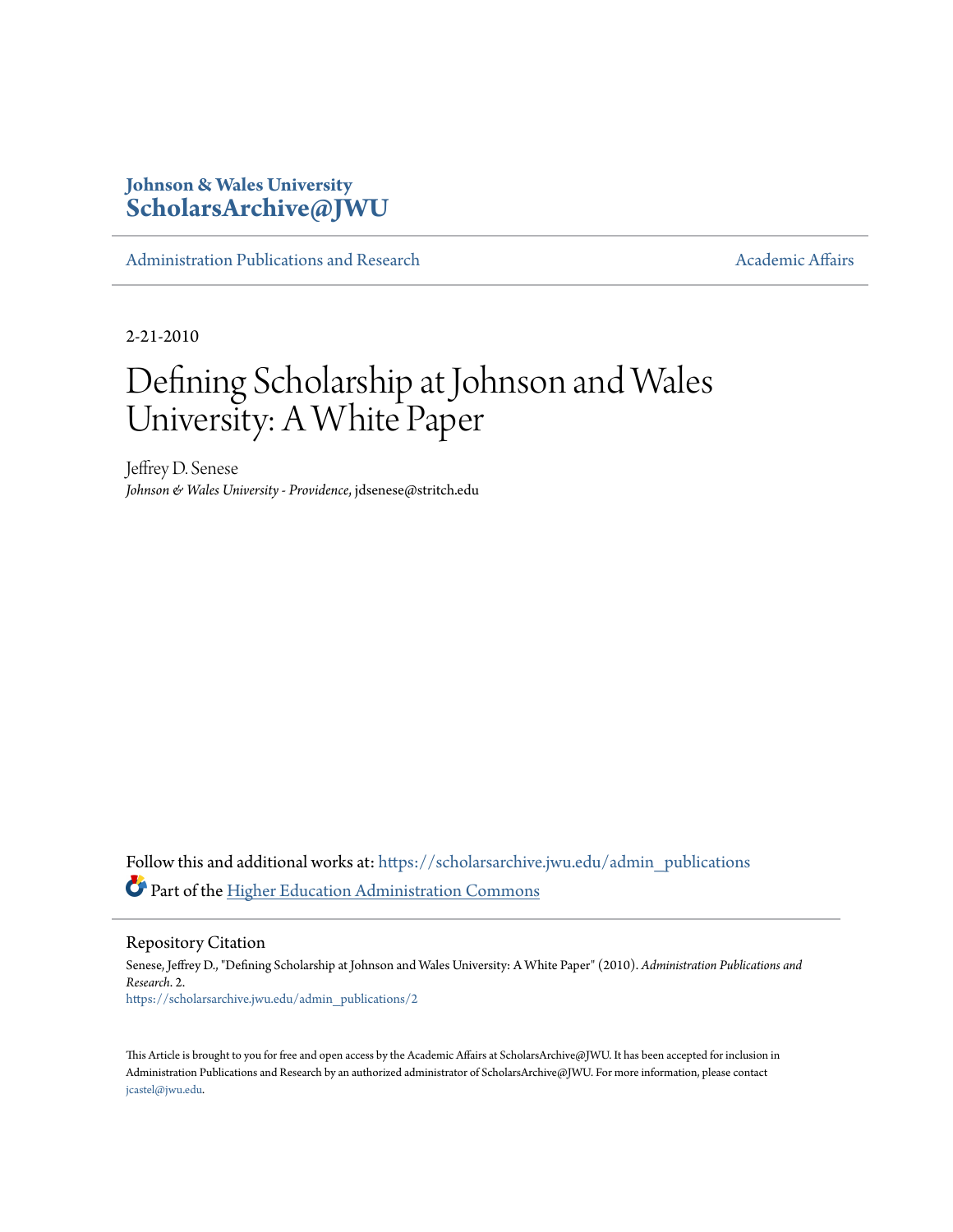# DEFINING SCHOLARSHIP AT JOHNSON AND WALES UNIVERSITY: A WHITE PAPER

February 21, 2010

#### ABSTRACT

This paper provides background discussion and information to begin the process of considering a more explicit definition of scholarship at the University in the coming decade and broadly discusses several of the issues that should be reviewed. The benefits to the University in creating a broad formal JWU definition of scholarship and encouraging faculty to engage appropriately in it both as they do at this time and to increase that focus as appropriate over the next decade. This could lead to increased faculty involvement in the various and multiple forms of learning, improved faculty satisfaction and retention, and an improved ability to attract new faculty. It is also important that the context of the definition of scholarship at Johnson and Wales University be placed in proper perspective to the standards of the New England Association of Schools and Colleges and that is discussed in this paper.

Ernest Boyer's work is a typical starting point for many institutions when considering their definition of scholarship and especially when one has the luxury to engage in creating such a focus with a broader definition anew. Boyer's vision was to encourage colleges and universities to look beyond simply creating research for its sake and to consider a broad range of activities as scholarly (e.g., discovery, integration, service and teaching scholarship. This conceptualization seems to fit such a consideration at JWU.

This paper then presents a review of each of the JWU Eduventures Refined Peer Comparison Group members on their apparent focus on scholarship. Most of these colleague institutions focus on traditional discovery research and sponsored projects. There are interesting examples of teaching linkages and other forms of scholarship examples at these institutions. The key take away from a review of these institutions is that scholarship is recognized, supported and integrated into the culture.

Last, this paper presents a few of the next steps for consideration in formulating an appropriate and mission connected formal definition of scholarship at JWU. The three areas that need to be broadly considered on the way to better defining what scholarship is at JWU are: the support systems, communications and the faculty culture. A first step before discussing these areas and perhaps iteratively with such a consideration is to create a formal definition of what "scholarship" is at JWU based on an iterative and heavily consultation based process.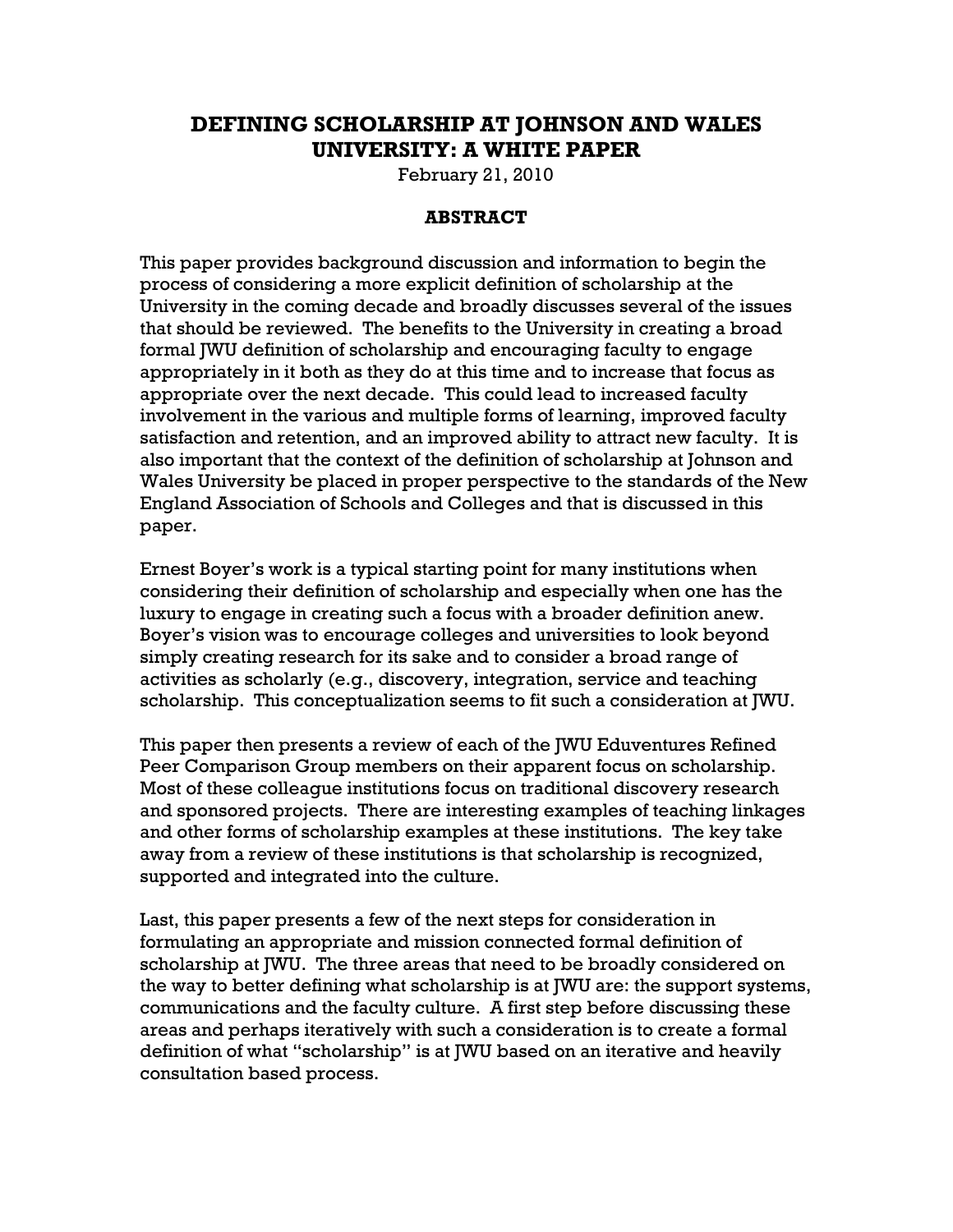#### Table of Contents

| NEW ENGLAND ASSOCIATION AND SCHOLARSHIP (NEASC) 5         |  |
|-----------------------------------------------------------|--|
|                                                           |  |
|                                                           |  |
|                                                           |  |
| Scholarship of Application/Service/Engagement 10          |  |
|                                                           |  |
| THE APPARENT SCHOLARSHIP AT JWU BENCHMARK INSTITUTIONS 11 |  |
|                                                           |  |
|                                                           |  |
|                                                           |  |
|                                                           |  |
|                                                           |  |
|                                                           |  |
|                                                           |  |
|                                                           |  |
|                                                           |  |
|                                                           |  |
|                                                           |  |
|                                                           |  |
|                                                           |  |
|                                                           |  |
|                                                           |  |
|                                                           |  |
|                                                           |  |
| Scholarship Support Policies/Activities 26                |  |
|                                                           |  |
| Undergraduate Scholarly Projects Program 26               |  |
|                                                           |  |
| Communications and Values Concerning Scholarship 27       |  |
|                                                           |  |
|                                                           |  |
| Updates/Newsletter/Magazine/Website28                     |  |
|                                                           |  |
|                                                           |  |
|                                                           |  |
|                                                           |  |
|                                                           |  |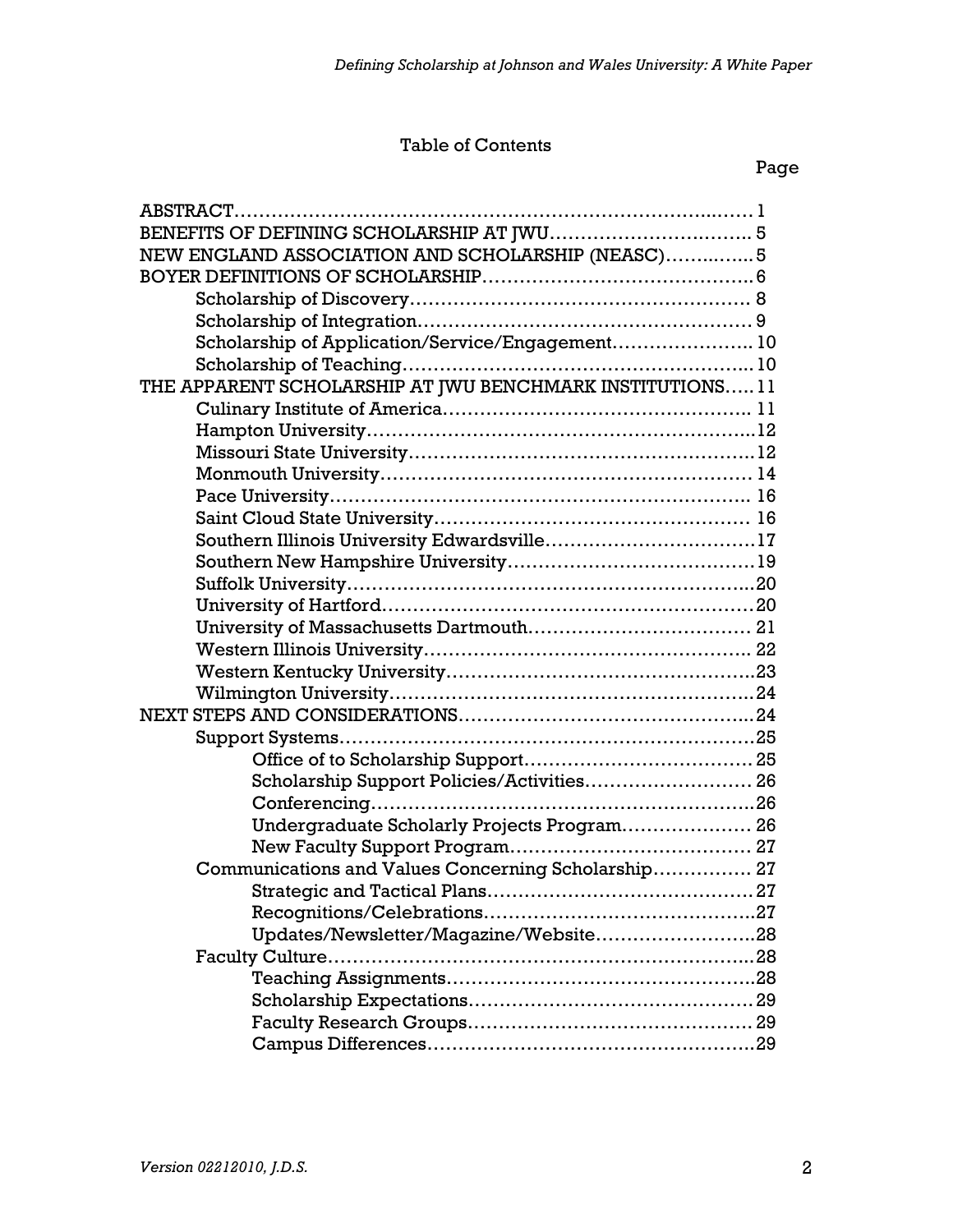The public expects more from higher education than they have in the past both in terms of its providing career-oriented education for their sons and daughters as well as themselves and also in terms of providing real and meaningful impacts to improve the communities in which we are located. Unfortunately far too many major publications and news outlets report principally on elite institutions such as Ivy League schools and other wellknown research institutions. In some ways the public perception is shaped by the media presentations. Higher education institutions without research programs, smaller schools and community colleges receive comparatively little media attention, and hence the innovations and contributions are often ignored. $^{\rm 1}$  Given these larger societal realities it is necessary for us to consider the potential for moving the University from its current ad hoc approach to scholarship to a position where an appropriate and strengthening methodology is used to enhance mission achievement and intellectual excitement for students, faculty and the larger community that we impact.

Scholarship, appropriately defined for our mission and faculty interests, could allow JWU to improve our impacts in practical applications of knowledge. It could also broaden our ability to develop faculty and educate students both inside and outside the classroom to learn about the theories, skills, and issues that both scholars and professionals come across on a daily basis. An appropriate approach to scholarship at JWU will provide more and richer opportunities for students and faculty to interact in a stimulating intellectual and professional context. An applied scholarship focus could have very practical and realistic implications rather than merely theoretical musings and traditional results. A focus on a JWU scholarship approach could build faculty and students' ability to think and work in the world beyond the university and hones independent thinking, creativity, time-management and other practical professional skills not to mention it builds academic and professional confidence.

Johnson and Wales University (JWU) excels in making impacts in the community and additional work and connections to the various communities we serve are part of our culture. In addition, while many Americans continue to express strong confidence in higher education, "some of its Teflon coating may have worn off $^{\prime\prime2}$  which suggests that we need to continue to not only be our own best advocates but we also need to move forward into the  $21^{st}$ 

 $2$  Downloaded from

<sup>-</sup> $1$  Jonathan Rossing Public attitudes toward higher education: Gauging the climate through the media, 2010, AAC&U Annual Meeting Blog.

http://www.aaup.org/AAUP/newsroom/prarchives/2006/Panel+to+Discuss+Public+Percepti on+of+Higher+Education.htm on February 20, 2010.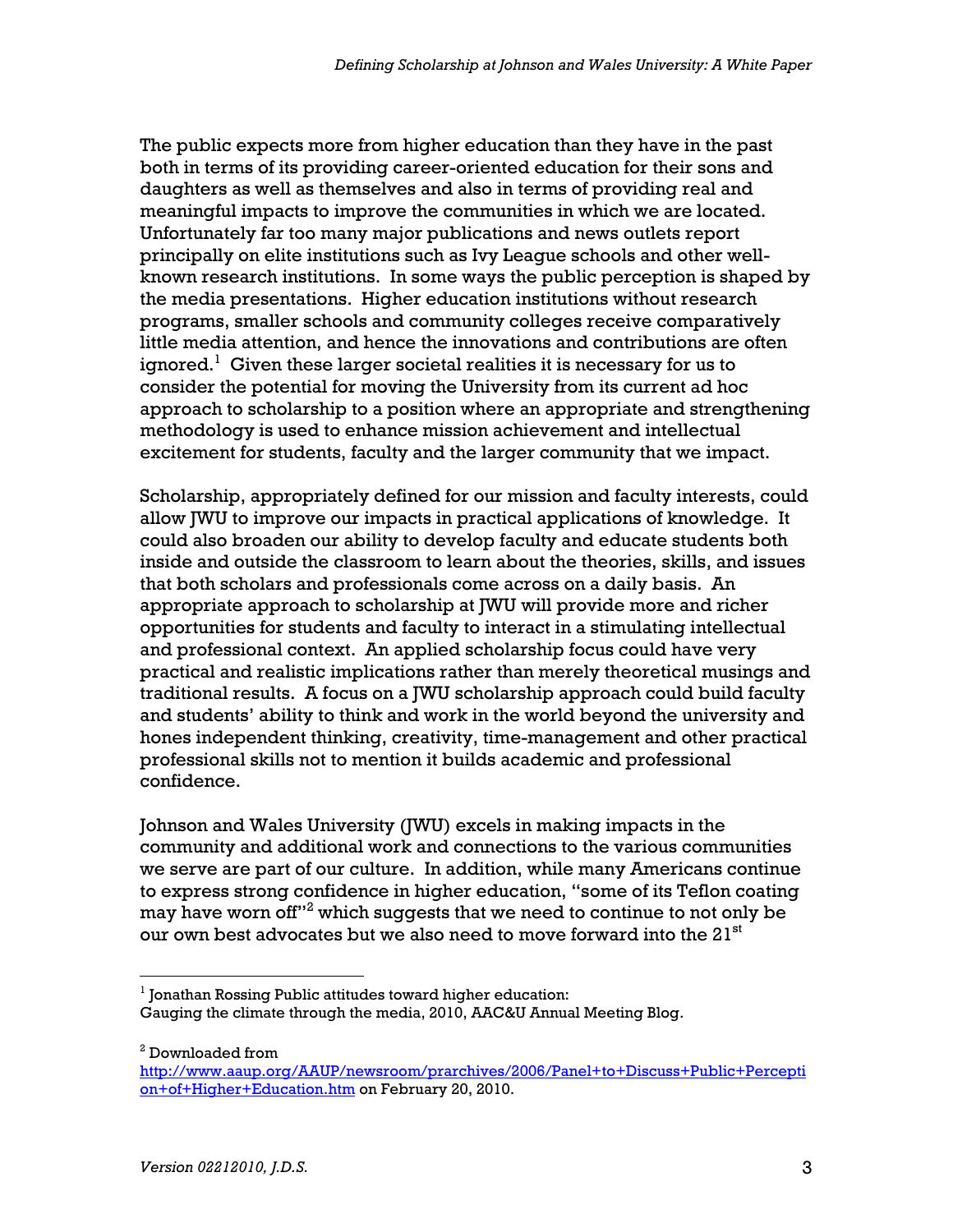century in terms of demonstrable productivity and making consequential impacts. The world has rapidly moved into the information age which requires a more sophisticated and educated work force, it demands more retooling as well as continuous education in many fields. There are as well fields of education that now exist that did not when JWU was founded just 100 years ago (e.g., biomedical engineering, pharmaceutical sciences, nutrition, etc.). It behooves us to consider broader career fields and many of these are grounded in applied scholarship within these as well as in the existing areas currently offered.

Given the global trends in information sharing and the changes in various economies, it is important that we consider a move as a University toward more and deeper impacts than currently is the case and particularly in the area of "scholarship" broadly and appropriately defined by us. $3T$ o accomplish this we should begin by forming our own clear, contextual and mission-connected definition of scholarship. Once that is accomplished, an implementation plan for our version of scholarship should be created that will take us forward, over the next decade (at a minimum). It is imperative that the approach to scholarship is true to JWU core values of providing the best possible experiential and career based education, student experience and a global orientation possible. Focusing on creating a working definition and long-term implementation plan to build clarity around what "scholarship" is at the University also is important to creating an even more exiting learning community, building additional program relevance, enhancing excellence and rigor as well as making certain that we are offering the highest quality and most contemporary instruction possible. Scholarship can also, and must at Johnson and Wales, lead to providing students the opportunity for intellectual growth inside and outside of the classroom.

It should therefore be considered whether it should indeed be an explicit goal of the University in the coming decade to encourage, assess, and reward multiple forms of scholarship under a broad JWU definition that an established consensus supports and that is developed through extensive consultation, collaboration and iterative discussions and writings. It should be assumed in our work on creating a Johnson and Wales University definition of scholarship that teaching/learning will remain the most important activity of university faculty members and that "scholarship" should be directly linked with and endemic to this key focus.

 $\overline{a}$ 

 $^3$ The definition should not be only based on the traditional "research" paradigm as that is a poor model for the university. That is not to say that there are not faculty doing what could be considered traditional research or those who could be doing this sort of research. Applied scholarship, teaching oriented study and action research are more consistent with our ethos and values and should be the first focus as we move forward to consider what "scholarship" is at JWU. We can define scholarship however it best suits us, not how it is defined at other institutions.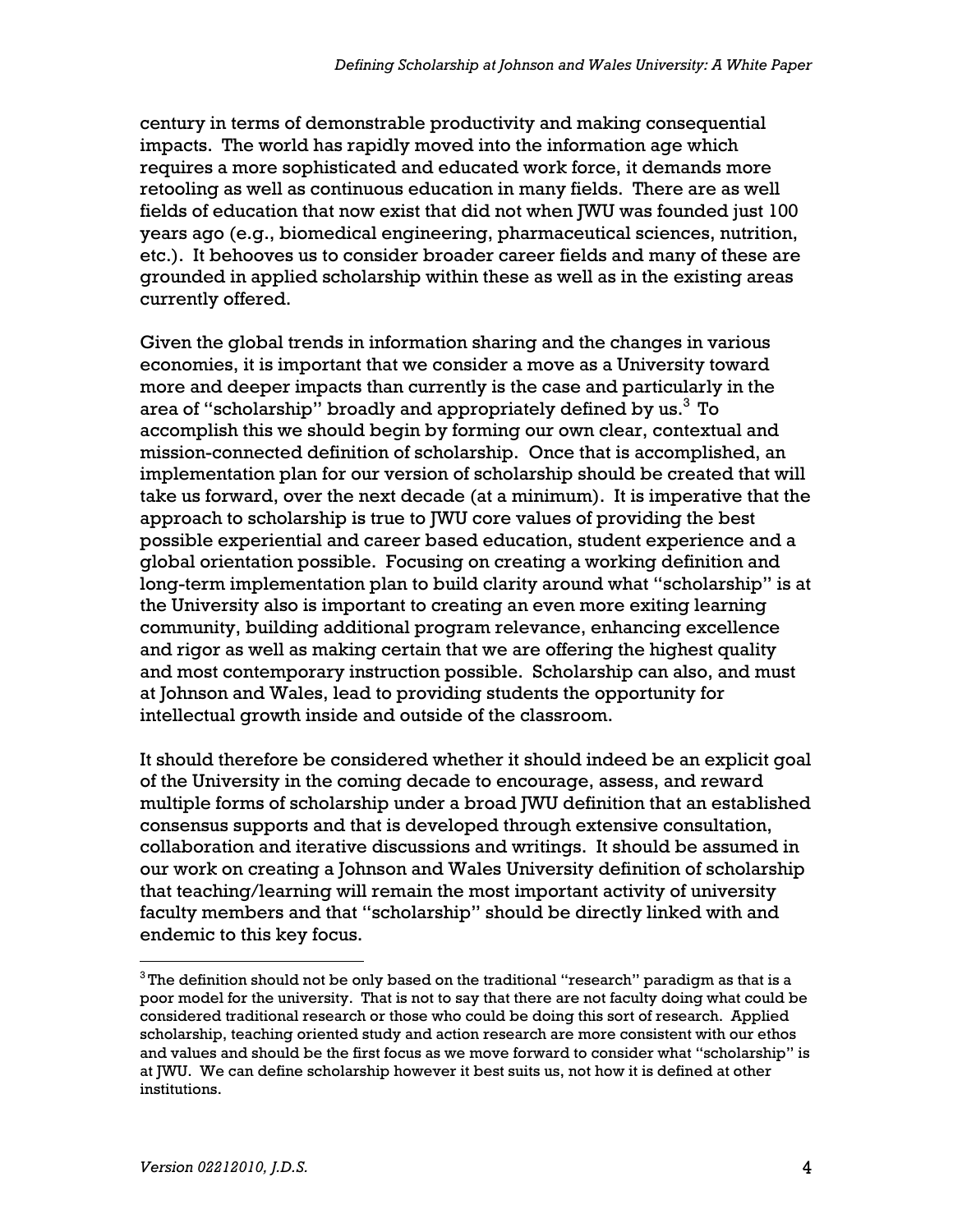#### BENEFITS OF DEFINING SCHOLARSHIP AT JWU

The benefits to the University in creating a broad definition of scholarship and encouraging faculty to engage appropriately in it include increased faculty involvement in the various and multiple forms of learning, improved faculty satisfaction and retention, and the attraction of new faculty over the coming decades as well, like most institutions, will see growth and retirements. $^4\,$  The potential for a broad definition to help lead to improved reward systems, and increased institutional effectiveness is also a prospective benefit.

Whatever the broad definition of scholarship that is adopted looks like at the University it should generally be defined by the following:

- (1) Scholarly efforts have clear/stated goals
- (2) Scholarship is explicitly linked to the existing literature
- (3) The methods used are defined and repeatable
- (4) Significant results are produced as a result of the effort
- (5) Effective dissemination occurs

So for example scholarly teaching projects must have clear goals, ties to existing literature, methods of implementation that can be used by other faculty, significant results (e.g., study of the results of implementation, etc.), and the results are shared with other faculty or others. Not everything that is currently done by faculty would qualify under the definition of scholarship. For example, a new course development project could qualify if there are larger pedagogical goals, a link to professional literature in the development process, a clear approach and significant changes as well as the potential to present the new course as a model to others.

#### NEW ENGLAND ASSOCIATION AND SCHOLARSHIP (NEASC)

It is also important that the context of the definition of scholarship at Johnson and Wales University be placed in proper perspective to the standards of the New England Association of Schools and Colleges. More to the point, in Standard 5 NEASC addresses the issue of faculty scholarship rather concisely. NEASC standards state that with respect to Scholarship, Research, and Creative Activity:

 4 See http://www.academicleadership.org/emprical\_research/133.shtml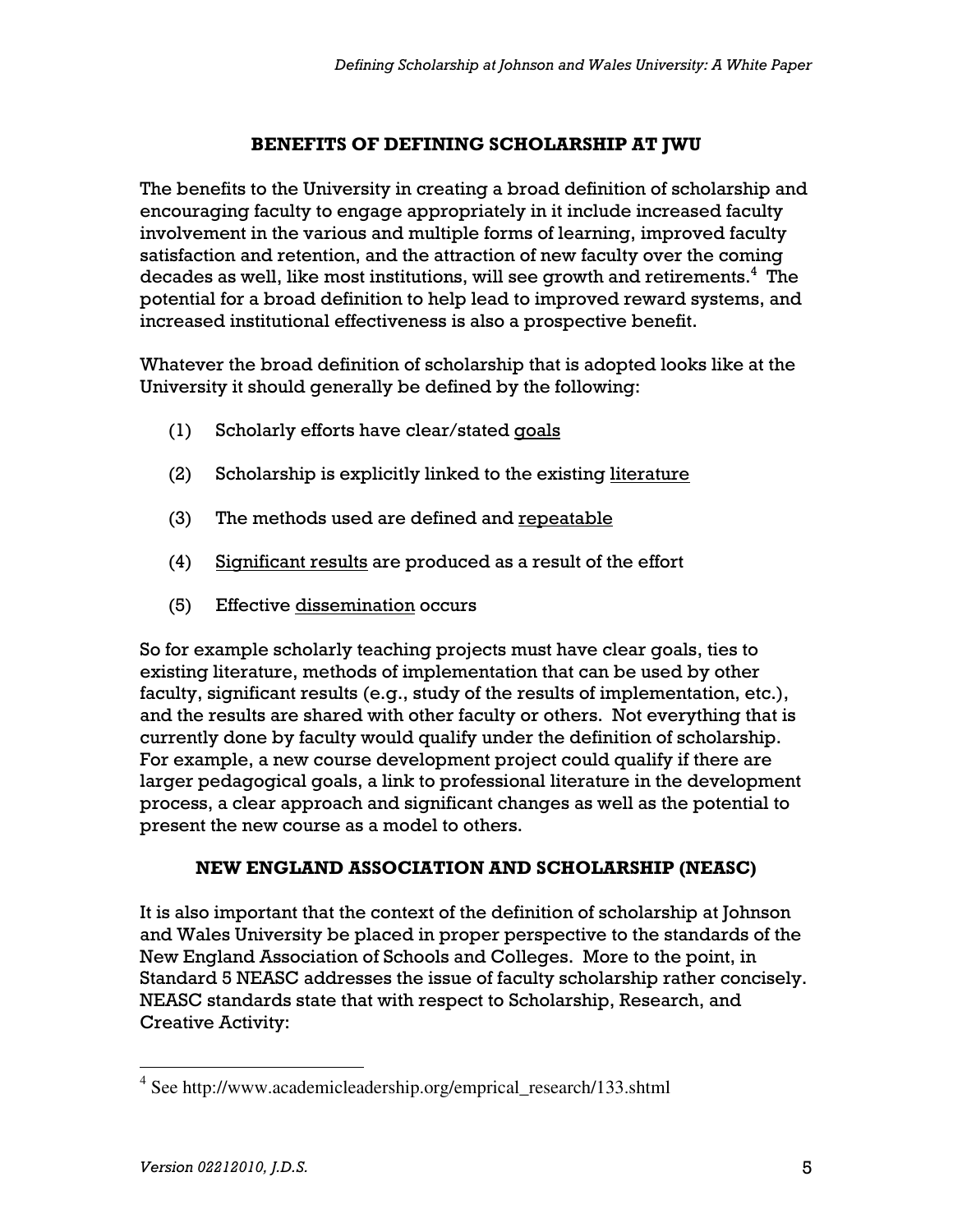All faculty pursue scholarship designed to ensure they are current in the theory, knowledge, skills, and pedagogy of their discipline or profession. The institution defines the scholarly expectations for faculty consistent with its mission and purposes and the level of degrees offered. Scholarship and instruction are integrated and mutually supportive. $^{\rm 5}$ 

This standard makes it clear that the effort to define scholarship at JWU is expected and necessary and one can argue as well that given such a definition does not currently exist. Beyond the expectation, however, it is useful to the achievement of the aspirations of the institution to make clear how faculty ensure they are current in theory, knowledge, skills and pedagogy of their discipline or professions. The development of the definitions should be developed over time, flexible and as universal as possible across our disciplines. Scholarship can take many forms and we can define the forms that it will take at the University to make certain that we are true to our mission and values.

NEASC further articulates the standard on scholarship by stating: $^6$ 

Where compatible with the institution's purposes and reflective of the level of degrees offered, research is undertaken by faculty and students directed toward the creation, revision, or application of knowledge. Physical, technological, and administrative resources together with academic services are adequate to support the institution's commitment to research and creative activity. Faculty workloads reflect this commitment. Policies and procedures related to research, including ethical considerations, are established and clearly communicated throughout the institution. Faculty exercise a substantive role in the development and administration of research policies and practices.

This clarification makes clear that the definition that results from our efforts to define scholarship at JWU can and rightly should be linked closely with our mission, purposes and values. The level of degrees offered further suggests that there should be a differentiation for graduate and undergraduate faculty in particular but other categorizations of expectations might also apply (e.g., full professors should be engaged in scholarship, etc.). In fact NEASC directly states that the graduate faculty "scholarly expectations of faculty exceed those expected for faculty working at the undergraduate level'' $^{\rm 7}$  and as such there is a direct need for a change from our current approach.

 $\overline{a}$ 

 $<sup>5</sup>$  Standard 5, 5.19.</sup>

 $^6$  Standard 5, 5.20.

<sup>&</sup>lt;sup>7</sup> See <u>http://cihe.neasc.org/standards\_policies/standards/standard\_four/</u> at 4.22.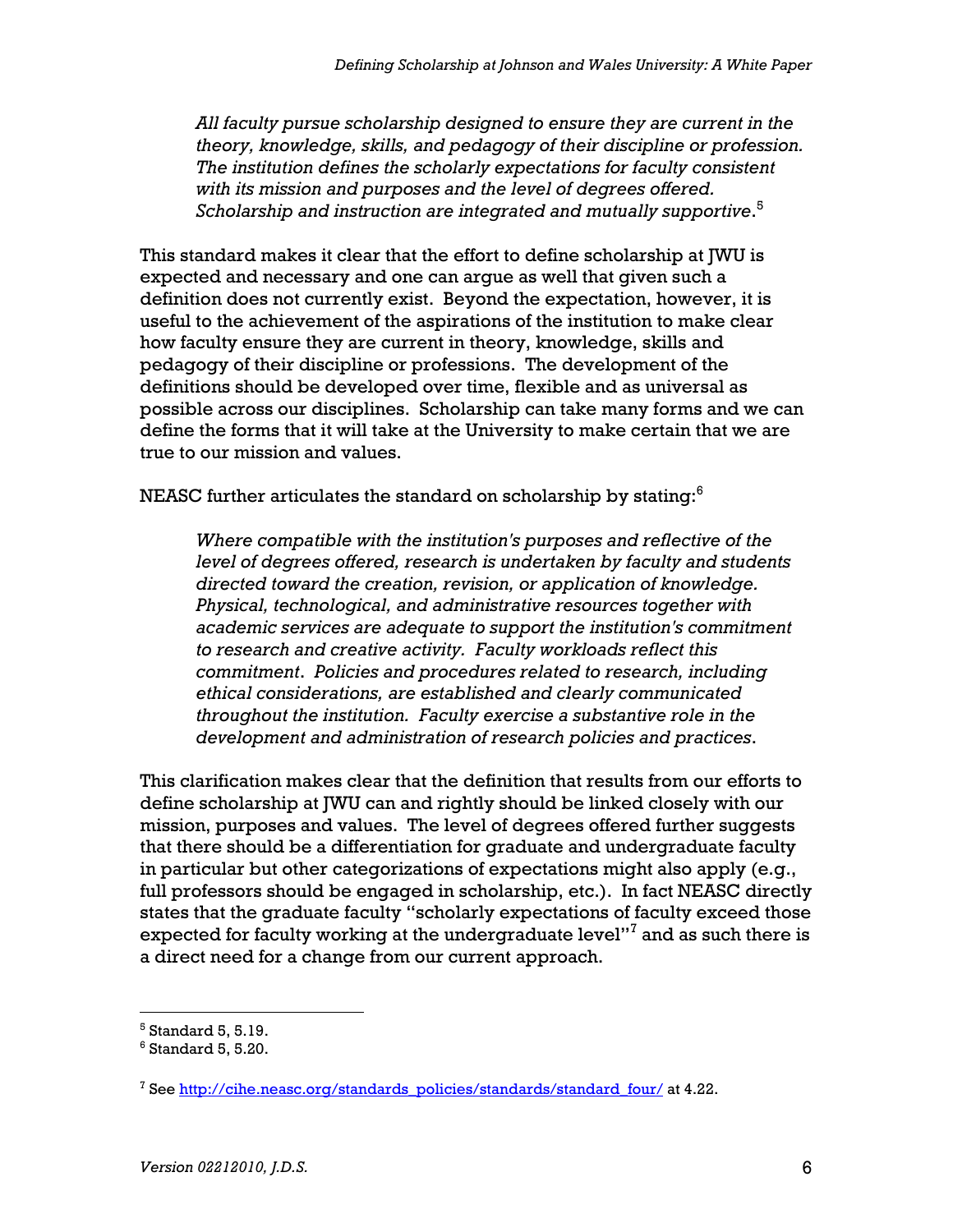The clarification at 5.20 (above) also makes transparent that scholarship expectations need to be supported by the University and as such we need to be sensitive in the process to where we are and can develop relative to the larger context of the University. This will require us to determine what sorts of supports are needed including the physical, technological and administrative as well as the faculty workload and ideally reward systems.

Last, the NEASC standards at 5.21 states:

Scholarship, research, and creative activities receive encouragement and support appropriate to the institution's purposes and objectives. Faculty and students are accorded academic freedom in these activities.

Therefore, academic leaders at the University should be committed to the definition that results from these discussions and efforts because in turn they must encourage engagement in the effort by faculty.

## BOYER DEFINITIONS OF SCHOLARSHIP

Ernest Boyer's work is a typical starting point for many institutions when considering scholarship and especially when one has the luxury to engage in creating such a focus with a broader definition anew. Boyer began his work at the secondary level and then moved to define or argue for a redefinition of scholarship that better serves the missions of higher educational institutions rather than a one-size fits all approach. His vision was to encourage colleges and universities to look beyond simply creating research for its sake and to consider a broad range of activities as scholarly. This conceptualization seems to fit such a consideration at JWU.

To begin it is important to briefly touch on Boyer's model for broad scholarship. Boyer (1990) suggested that there are basically 4 forms of scholarship that could and should be considered. While many institutions focus on the most traditional form of scholarship (e.g., the Scholarship of Discovery), that need not be the case and in fact it would be inconsistent with the JWU culture and values to suggest we do so. What Boyer and now many others have suggested is that scholarship has the potential to be much broader than the scholarship of discovery and that it could have much better impacts and mission coincidence if it is not limited to the traditional form of research.<sup>8</sup> The following sections provide an introduction to Boyer's views about the four forms of scholarship in the context of what is occurring now at the JWU as well as the potential for future focus.

 $\overline{a}$  ${}^{8}$ Boyer even argues that traditional research is broader than articles and books.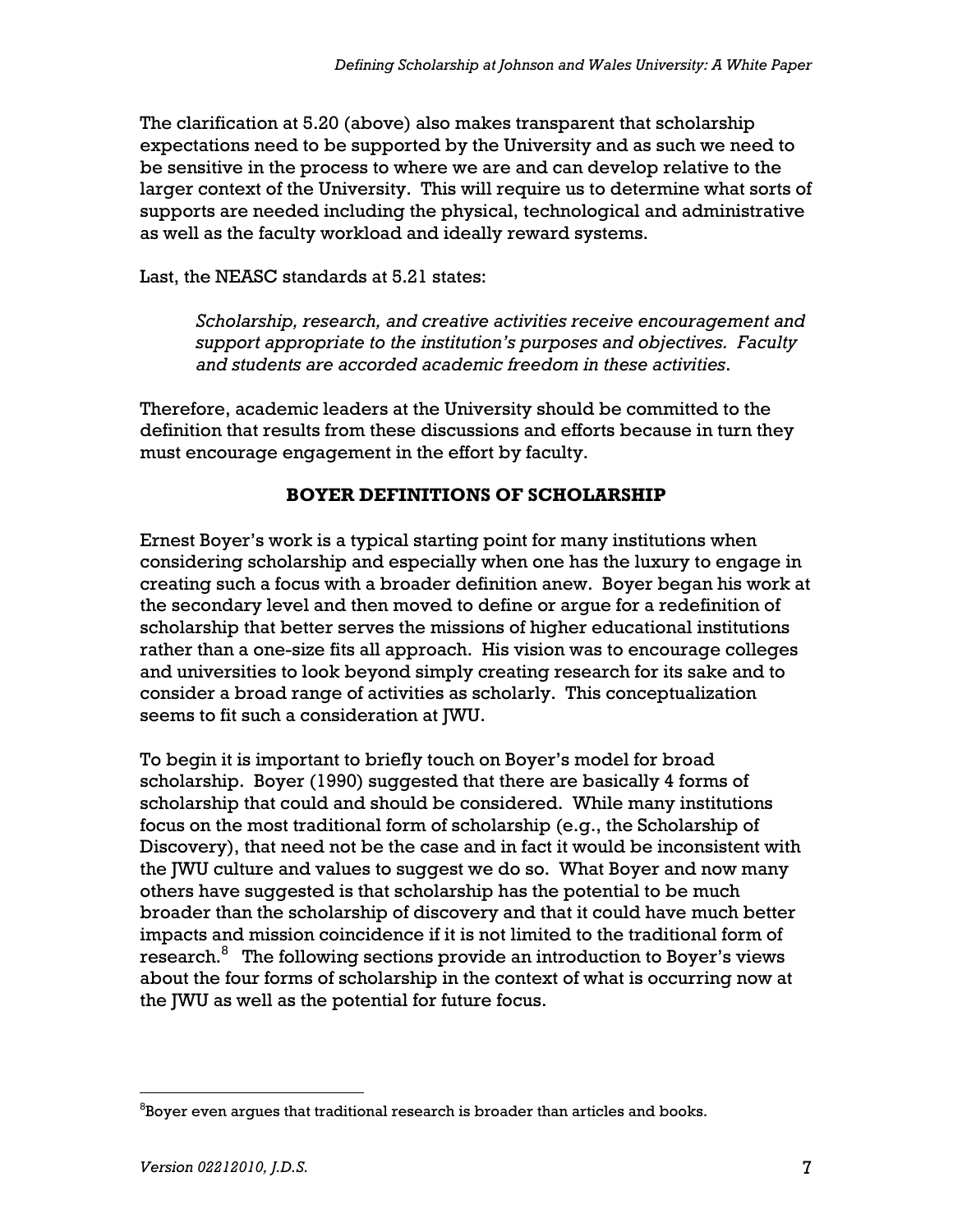#### Scholarship of Discovery

Discovery involves being the first to find out, to know, or to reveal original or revised theories, principles, knowledge, or creations. Academic discovery reflects "the commitment to knowledge for its own sake, to freedom of inquiry and to following, in a disciplined fashion, an investigation wherever it may lead" (Boyer 1990:17). $^9$  Discovery includes identifying new or revised theoretical principles and models, insights in the production in the arts, architecture, design, video, and broadcast media. Discovery may be made manifest through dissemination of articles, creative works, grant reports, and so on. The JWU "Academic Year in Review: 2008-2009" document shows that this form of scholarship is very limited at the University. A few faculty at JWU publish in various forms and some of this work may be discovery and some is integration (see next section, below).

The scholarship of discovery model is the most traditional form of scholarship in academic institutions. This is most often referred to as "research" at most institutions. This definition is in some ways the most incompatible with the current approach and culture at JWU. This is not a criticism of either this activity or the University, only what appears to be the current reality.

Despite that reality, this form of scholarship should be part of the consideration in the definition developed at JWU. It may well be a much longer term prospect given the nature of the work needed and time it takes to focus on this approach. It may also be that this form of scholarship will occur in individual faculty cases and perhaps from time to time rather than as a matter of course for all faculty. Discovery scholarship typically requires significant funding which is most often garnered from external sources. JWU has done relatively little of this over the past several years yet that should not constrain the future in this form of scholarship should it suit the university and the faculty interested in participating in such projects.

The current faculty, for the most part, have not been asked to focus on this form of scholarship and while many are capable of participating in it, the logistics, culture and reward system that exists in 2010 is not set-up to move either quickly or in the next 5 years into a discovery-research orientation. By 2020, and with changes in the faculty, however, it is reasonable to suggest that a few of the new faculty that will likely be joining the University will bring this experience and ambition from their graduate school experiences. This could

 $\overline{a}$ 

<sup>&</sup>lt;sup>9</sup> Boyer, E.L. <u>Scholarship Reconsidered: Priorities of the Professoriate</u>. Princeton, N.J.: Carnegie Foundation for the Advancement of Teaching, 1990.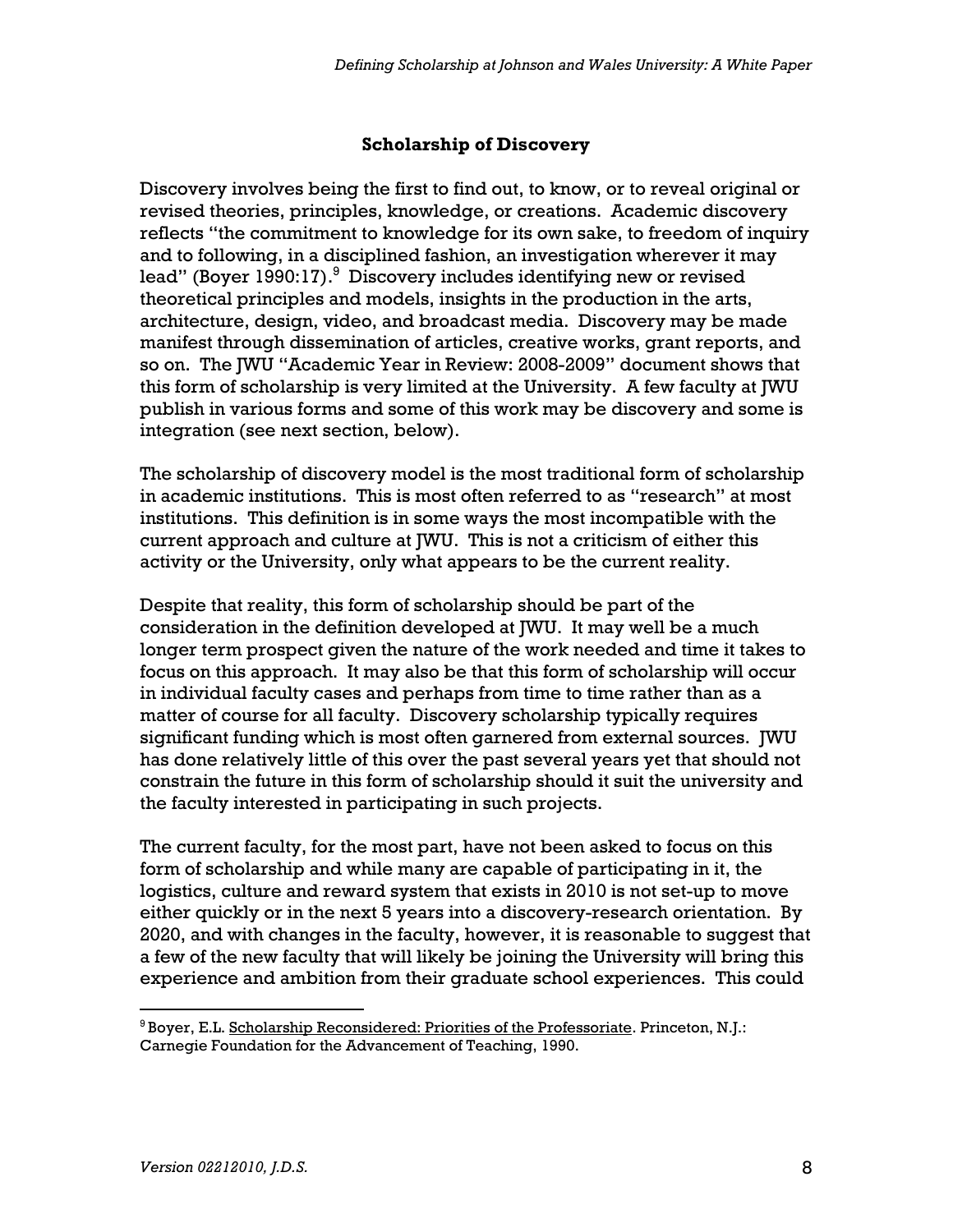well be an expectation that they would bring to the institution that they be permitted to engage in the scholarship of discovery even if only from time to time (e.g., grant related research). There may also be areas (e.g., Culinary, etc.) that do not focus directly on this form of scholarship that, and over the next decade, begin to dabble in this form of scholarship while focusing more energy on the other forms that are more appropriate.

It many also be that the Graduate School and School of Education, given the nature of what they do with students and the existence of research as an prevalent component of their degree programs that those areas will move more quickly into this form of scholarship than in other areas.

## Scholarship of Integration

The Scholarship of Integration for Boyer involves "making connections across disciplines, placing specialties in a larger context, illumination data in a revealing way, often educating non-specialists." Integration creates new knowledge by bringing together otherwise isolated knowledge from two or more disciplines or fields thus creating new insights and understanding. This is sometimes referred to as secondary research as it relies on existing sources and may not be based on original data or research. It is "serious, disciplined work that seeks to interpret, draw together and bring new insight to bear on original research." It means "interpretation, fitting one's own research – or the research of others – into larger intellectual patterns" (Boyer 1990:18, 19). Integration brings divergent knowledge, artistic creations, or original works together.

Again, much of the scholarship listed in the "Academic Year in Review" publications over the past few years shows that there is some of this form of scholarship occurring at the University. This form of scholars is potentially certainly not a universal focus of effort across all departments and faculty. It is also potentially a good starting point for the University as an emphasis with willing faculty, faculty teams and industry/faculty projects because it is more readily accessible when one has limited or no access to laboratories or other physical facilities, research assistance and the released time for more traditional discovery scholarship.

One thread of the scholarship of discovery that should be considered in the formation of a JWU definition of scholarship is the idea of connecting scholarship to industry projects or needs. This could keep the scholarship of integration that is done here closer to the mission, provide other connections to industry that they and the university would value, and it has the potential for exposing both faculty and students to "real world" applications, processes and data.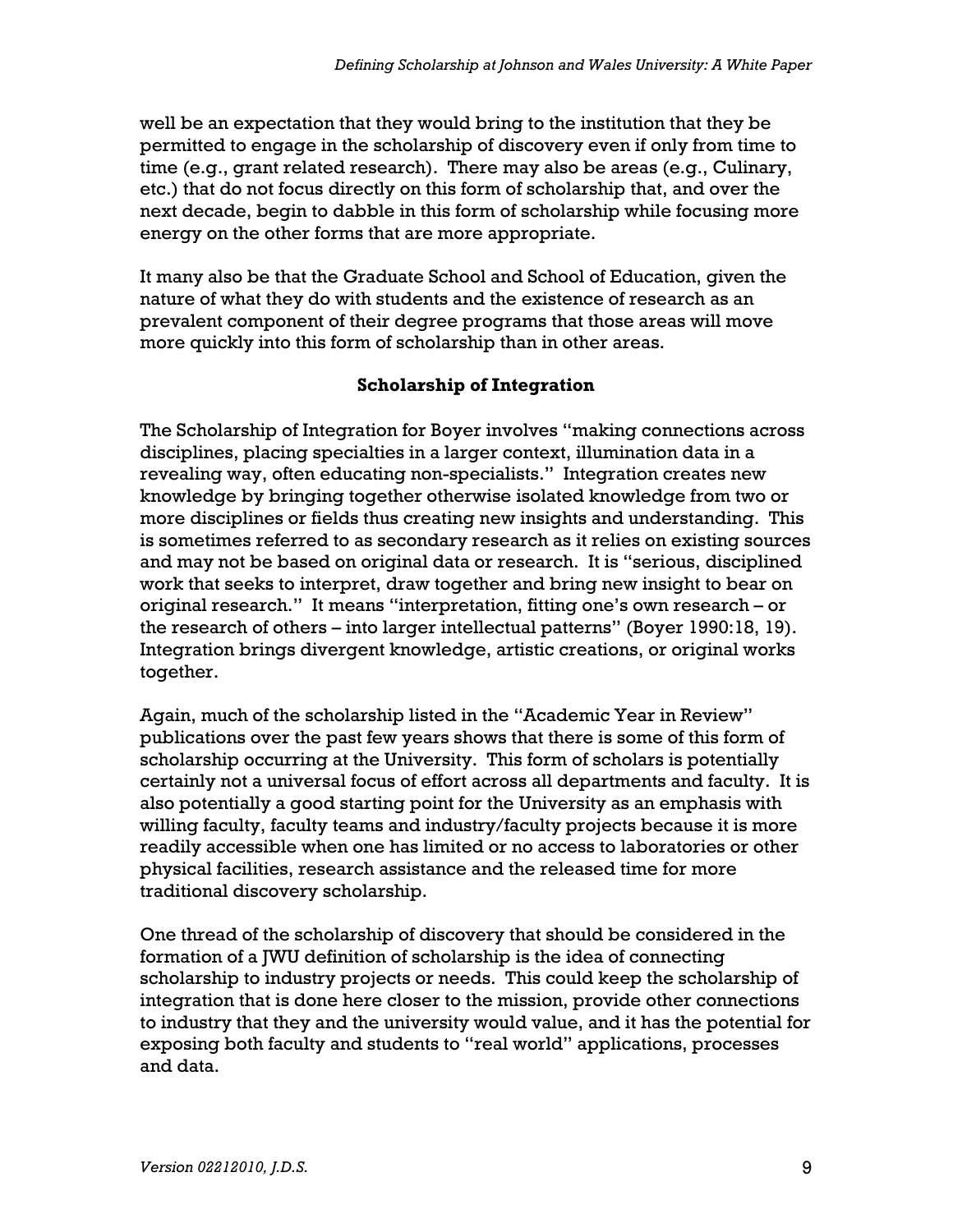## Scholarship of Application/Service/Engagement

Application scholarship involves bringing knowledge to bear in addressing significant societal issues. It engages the scholar in asking, "How can knowledge be responsibly applied to consequential problems? How can it be helpful to individuals as well as institutions" (Boyer 1990:22)? Application involves the use of knowledge or creative activities for development and change. With the first two forms of scholarship, scholars themselves tend to define the topics for inquiry. With the scholarship of application, groups, organizations, community, government, or emergent societal issues define the agenda for scholarship.

This form of scholarship is eminently compatible with the mission, values and ethos of JWU. There are many faculty at the University that are engaged in active consulting, assessments, evaluation, and other examples of the scholarship of application. This form of scholarship is more action oriented and in agency/organization focused. The scholarship of application sometimes tends to be less about traditional dissemination products (e.g., a paper or single presentation) than it is about a series of meetings, actions and other activities to support actions as a faculty expert or public intellectual.

This form of scholarship should perhaps be a cornerstone of the scholarship definition at the University. Where it should develop in the future may be to create an internal documentation system or summary reporting mechanism that is reflective and which documents the application/service/engagement's scholarly nature. That is a standard approach to capturing the writing; speaking, research and expertise brought to bear on a particular project could be created to support the documentation of a scholarship of application project.

# Scholarship of Teaching

Most teaching faculty understand that teaching involves developing the knowledge, skill, mind, character, or ability of others. It "means not only transmitting knowledge, but transforming and extending it as well." Teaching stimulates "active, not passive, learning and encourages students to be critical, creative thinkers, with the capacity to go on learning. It is a dynamic endeavor involving all the analogies, metaphors, and images that build bridges between the teacher's understanding and the student's learning. Pedagogical procedures must be carefully planned, continuously examined, and relate directly to the subject taught" (Boyer 1990:23, 24). The scholarship of teaching is public not private.

Faculty at JWU are focused on the delivery of teaching. The scholarship of teaching involves more than delivery. It focuses on creating thoughtful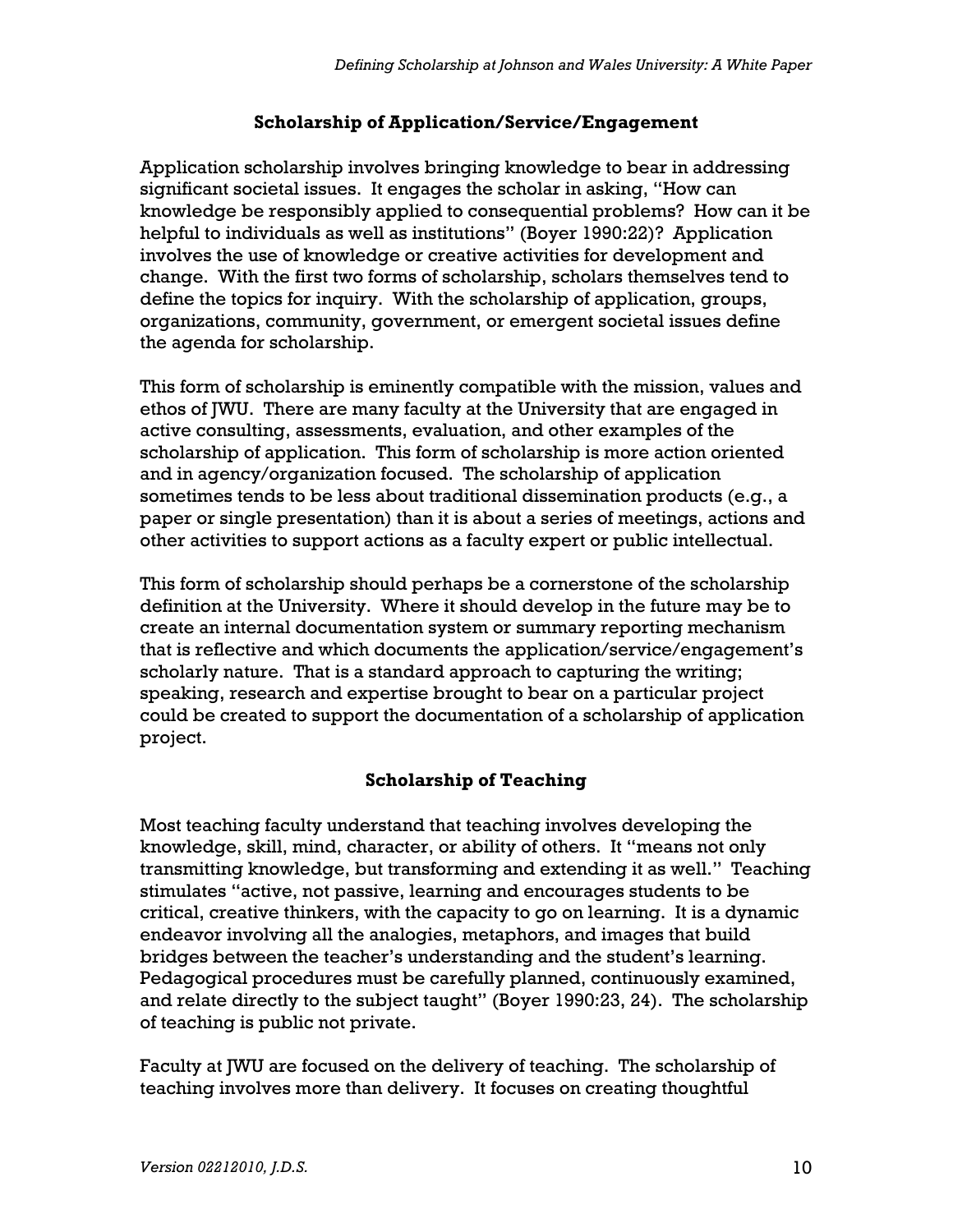assessments of aspects of teaching and learning that can be replicated and disseminated as models. The scholarship of teaching evaluates innovations systematically and suggests improvements. It is more than delivery of courses. It can also be demonstrated in the development of curriculum that requires research and study to determine and critically evaluate proposed changes. The scholarship of teaching is focused on creating public evidence, techniques and other forms of demonstrable support that can be used by others to improve teaching, enhance learning and innovate. This is also a form of scholarship that well suits the faculty at the University and the mission.

## THE APPARENT SCHOLARSHIP AT JWU BENCHMARK INSTITUTIONS

The following sections provide some basic descriptions of the sorts of apparent focus on scholarship or support systems that exists at the institutions that are currently benchmarks for JWU.<sup>10</sup> In some cases the expectations are openly available and in others they are implied. In each case the summary is connected as best as can be done to either what is currently the case at JWU or the potential for discussion for the future.

## Culinary Institute of America

The Culinary Institute of America (CIA) touts that their faculty are Master Chefs, Pastry Chefs, or Bakers that are certified by the American Culinary Federation (ACF). The CIA claims to have more ACF-certified master chefs than any other college in the world. This certainly is a level of demonstration of professional/scholarly attainment that we could aspire to if appropriate.

CIA also is proud of its accomplishments as the winner of the Culinary World Cup or the Gold Medal at the Culinary Olympics. Competitions are certainly an appropriate scholarly outlet for our culinary faculty and there may need to be recognition that that is the case and a support system may need to be put in place that promotes JWU entering these competitions.

The CIA also recognizes the scholarship of discovery and integration as an appropriate form for their faculty as they have several faculty who are published authors of acclaimed textbooks or cookbooks. While we have also done this, we might consider a more direct method of planning such publications and supporting the same.

In the area of the scholarship of application, the CIA faculty are respected food resources and have been published in Bon Appétit, Nation's Restaurant News, or Food & Wine among other professional publications. This is also a source where we could further encourage faculty to engage in the scholarship

 $\overline{a}$ <sup>10</sup> The JWU Eduventures Refined Peer Comparison Group, 2010.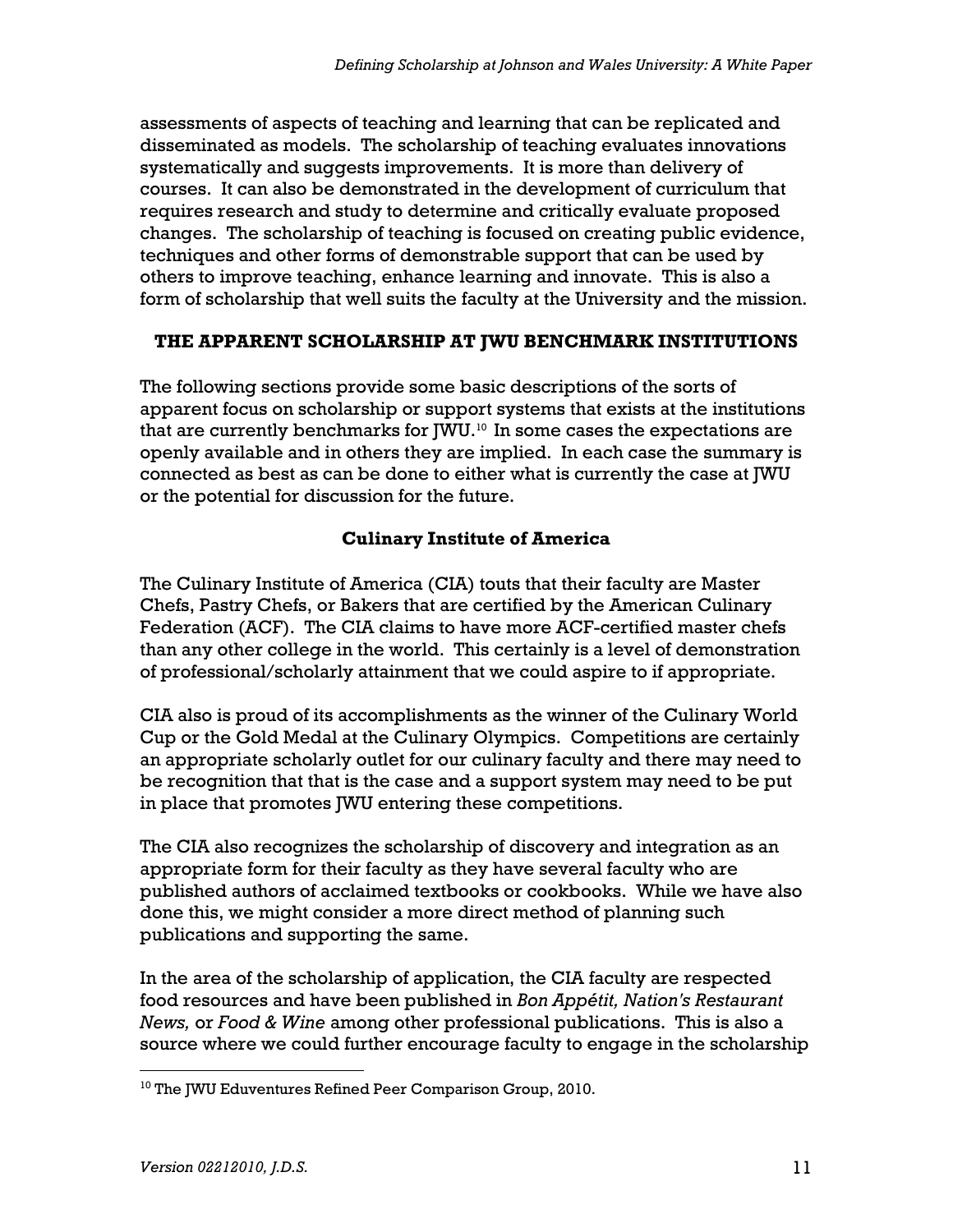of application. There are examples of this form of scholarship at JWU (e.g., Ed Korry has published in the International Wine Review, and others). JWU might consider a more systematic approach to getting appropriate articles in the popular press and professional press outlets as a form of the scholarship of engagement.

## Hampton University

Hampton has a fully developed fairly traditional faculty research grant program that they use to support or seed faculty projects.<sup>11</sup> Hampton has a tenure system that supports scholarly productivity. The University also has a visible and significant presence of research on their web site and they have 16 defined and active research centers. At Hampton University they boast that groundbreaking research is underway which is focused on producing technology and innovation in the scholarship of discovery. They have advanced programs in the sciences, engineering, health, computing, architecture and community and related areas. Hampton University is committed to research.

They focus as well on using an integrated model of teaching research. That is Hampton University is pursuing research and scholarships that enrich, inform and influence classroom teaching and their achievements are focused on making broad impacts outside of the institution. The 16 dedicated research centers at Hampton University<sup>12</sup> are at the core of their focus on health, physics, and engineering research.

Clearly Hampton University is much more fully developed in the area of traditional scholarship than is JWU. That said the dual focus on the scholarship of teaching and research centers has potential for the future here. The potential for a center for sustainable seafood is a real example of what might be possible as a first applied research center on campus. There could be similar projects in nutrition and food science that we could build over time. The Hampton example also suggests that we need to build the sciences, health programs and engineering to move forward.

## Missouri State University

Missouri State University (MSU) is fully engaged in research and it seeks to undertake research and has a sponsored program that brings indirect cost recovery to the institution. The faculty, staff and students undertake

 $\overline{a}$  $11$  See http://www.hamptonu.edu/onlineresources/forms/policies/research\_funds.htm

<sup>&</sup>lt;sup>12</sup> See http://www.hamptonu.edu/research/res\_ctrs.cfm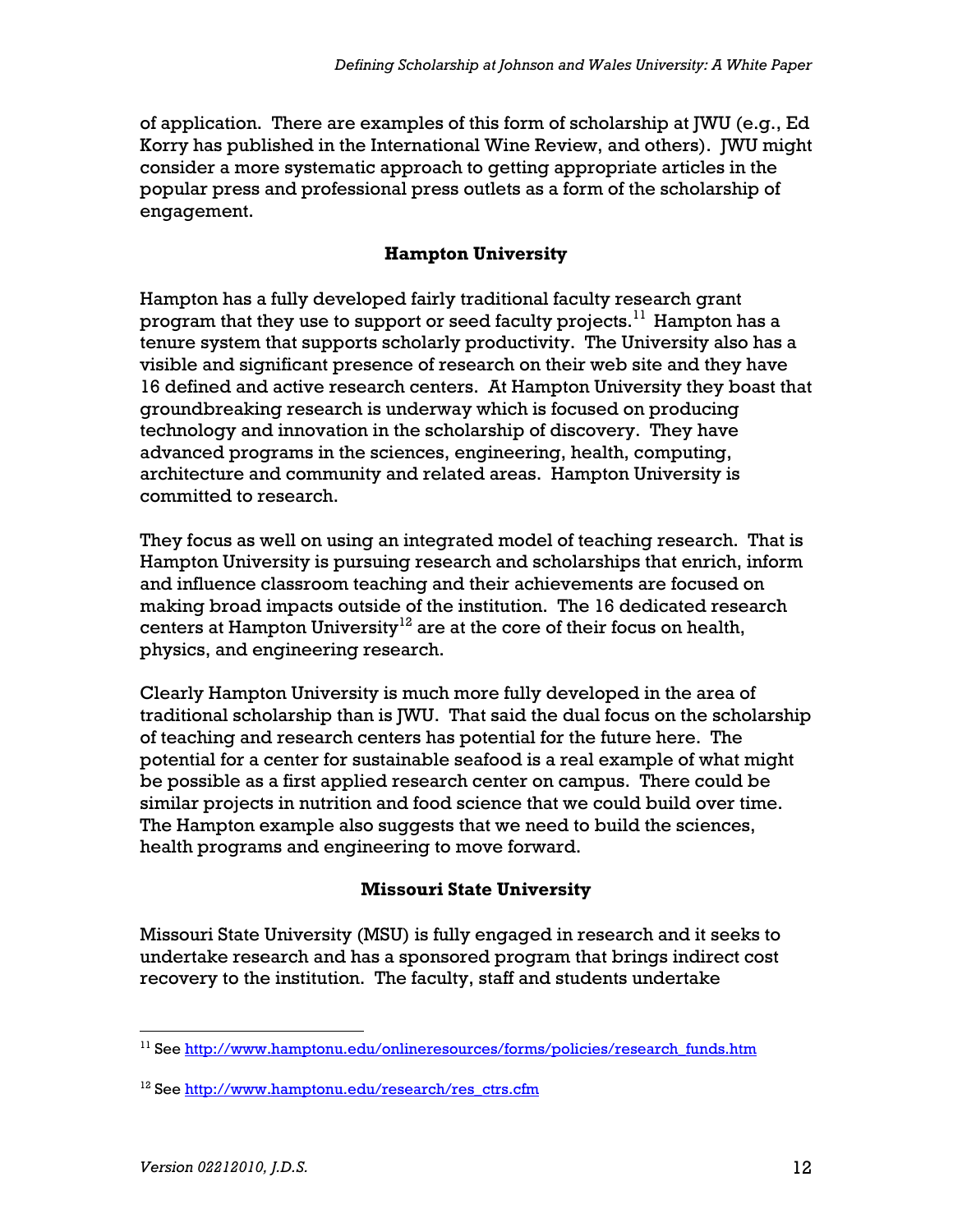sponsored programs (research). MSU has a tenure system that supports scholarly productivity.

The focus of their efforts is to contribute to the public good very broadly defined. They enable that through basic and applied research projects. They also use this approach because they believe it supports faculty development. "The process of creating, conducting, and disseminating research ensures that faculty keep current in the issues and methods driving their respective disciplines" (website at http://www.missouristate.edu/research/). Further they demonstrate that this is occurring through faculty sharing their research results, particularly through peer-reviewed publications and presentation activities. They purport that faculty that remain stimulated by such work will in turn motivate their students. They also report that faculty research is required and prized.

The potential for creative and engaged faculty to bring new knowledge to their teaching, to their industries and create a broader brand for JWU has promise over the long term in as much as such an approach is based on strong collaboration, support and flexibility over the next decade.

Missouri State also maintains that excellence in faculty research and scholarship enhances the quality of classroom instruction. The integration of research into undergraduate and graduate teaching has become a necessity as it is crucial to the vitality of the university and society. They believe that "Professors who on the 'cutting edge' of their disciplines are optimally able to engage students and promote academic curiosity, critical reasoning, and discipline-specific skills." Understanding the research process is critical for educated citizens in an information-rich society in the MSU culture.

Students at MSU have the opportunity to take what they learn in the classroom and apply it to address problems that will provide valuable experience as they move onto their professional careers, and the faculty strengthens the advancement in their professional fields whether that be in basic research where the findings expand the body of knowledge in the natural and social sciences and in the health fields, or through their creative efforts, in the arts and humanities.

Research at MSU is supported by a Vice Presidential area (Research and Community Development) as well as 29 research/practice centers across the university. Faculty sponsored projects are supported by the Office of Sponsored Research and Programs (OSRP) which provides pre- and postaward services that enable faculty and staff to successfully search for and obtain grant funds to conduct research and other scholarly projects that address Missouri State themes of public affairs, professional education, health, business and economic development, creative art, science and the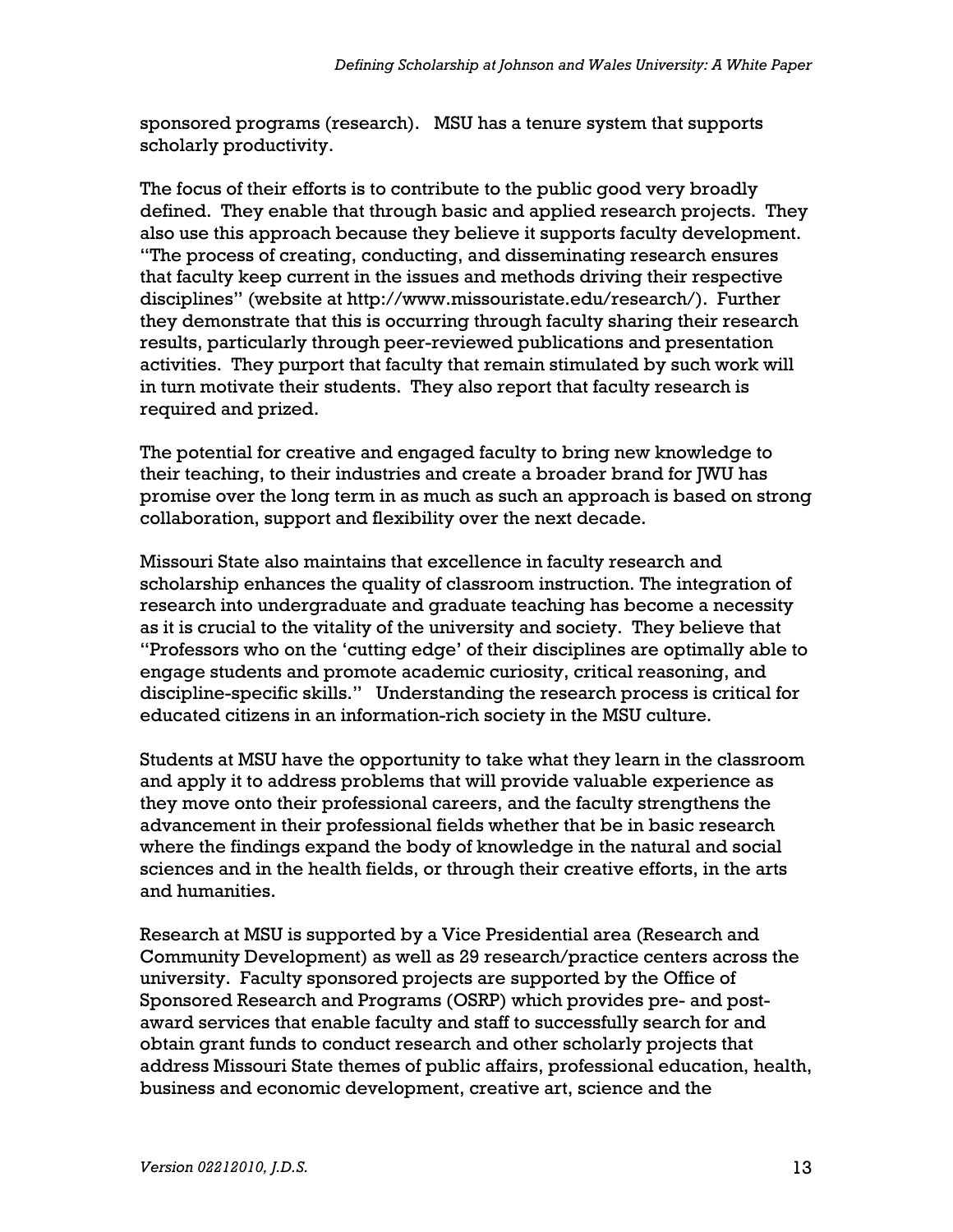environment. There is 6 staff within the office of Vice President for Research Office and the area reports to the president. The research program highlights show that MSU has been very successful in earning and completing very interesting and groundbreaking research as well as projects that positively impact the community.<sup>13</sup> Interestingly as well they have a routine communications system for working with faculty including a grants newsletter. $14$ 

#### Monmouth University

Monmouth University (MU) has a very developed research system. There is an existing Office of Grants and Contracts (OGAC) which is focused on enhancing MU's internal capability to generate external funding. The OGAC provides the University with a variety of supportive services and assistance to accomplish the mission of attracting external funding. The focus and intention of the OGAC is to make the grant development and submission process as uncomplicated and as user friendly as possible for the Principal Investigator (e.g., faculty member) and the grant development team.

MU believes that grants are an exercise in creative scholarship and the role of the administrative support team is to enhance the internal capability of the University to generate external funding. The administrative system requires that OGAC is the first and last step in the grant proposal process and there is also a commitment to working with faculty and administration to move projects forward. MU has a tenure system and union contract that supports scholarly productivity.

The Office of Grants and Contracts provides interested faculty and staff with a wide variety of supportive services and assistance that includes researching prospective funders, assistance in writing (primarily, although not exclusively, editing), budget development, attendance at meetings and required technical assistance sessions, budget development, assistance in obtaining supportive documents, obtaining necessary University approvals, serving as the liaison to other University offices during the development of grant proposals, and assistance in submitting all proposals, and by providing periodic workshops and technical assistance sessions to faculty and staff on issues of interest, such as the grant development process, budget development, and finding funding sources.

In addition and more specifically, the OGAC:

 $\overline{a}$ 

<sup>&</sup>lt;sup>13</sup>See http://srp.missouristate.edu/22358.htm

<sup>&</sup>lt;sup>14</sup> See http://srp.missouristate.edu/assets/srp/Vol\_XXIV\_Issue\_9\_November\_Fall2009.pdf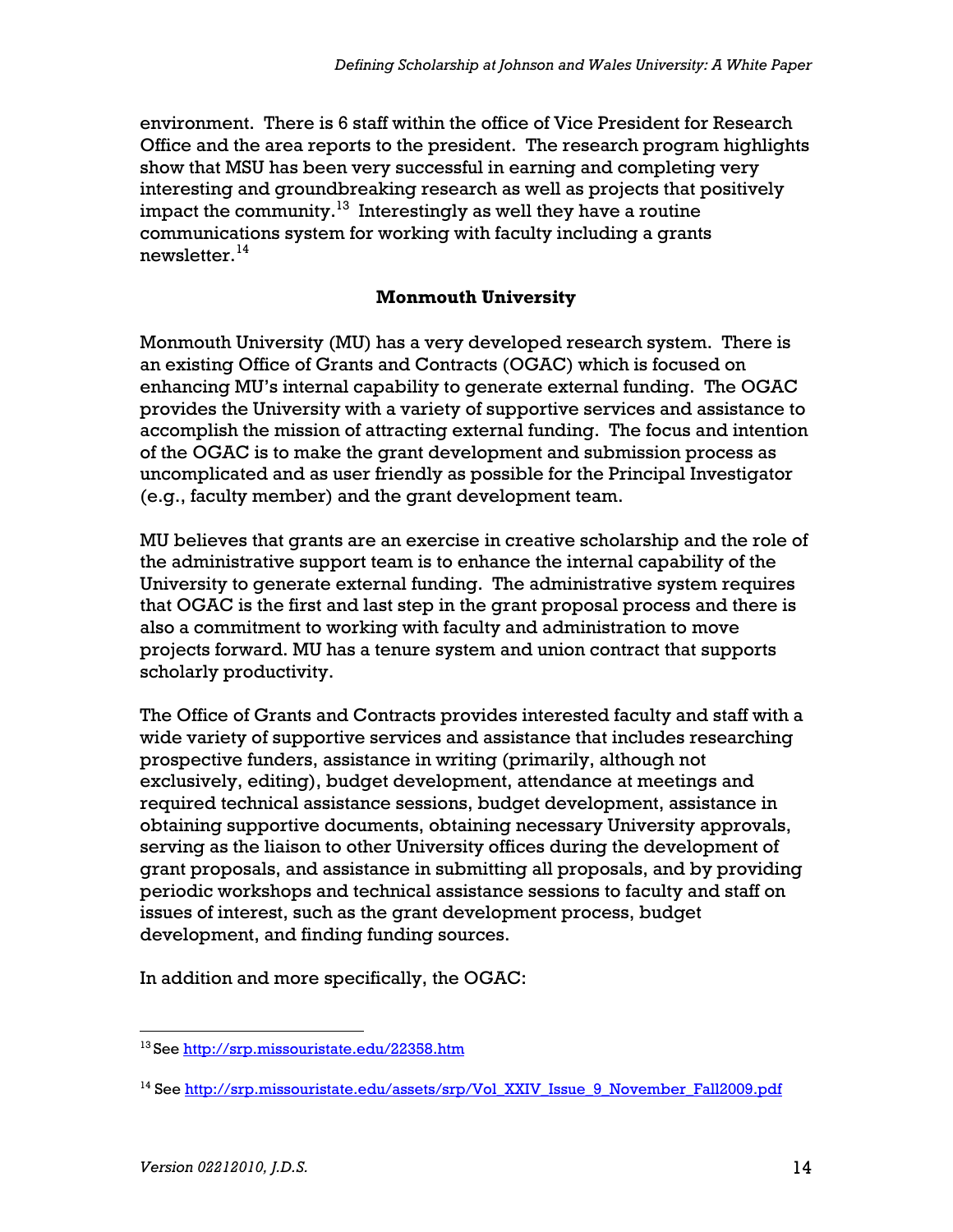- Develop, maintain, and update a current database and calendar of funding sources and opportunities that are applicable to the needs and interests of Monmouth University faculty, administrators, and other professional staff.
- Disseminate the database and calendar of funding sources and opportunities to all faculty and staff on a regular monthly basis.
- Meet with faculty/staff members either individually or in groups to ascertain interests and to discuss opportunities that may be of interest.
- Conduct focused research identifying specific funding sources for specific faculty initiatives.
- Serve as a conduit for communication and liaison with other University offices.
- Provide assistance in proposal development and preparation, to include the development of a common boilerplate, assistance in development of program narratives, edit and analyze content within the context of compliance with RFP requirements and evaluation criteria, and assist in budget preparation.
- Assistance in submitting the final proposal package to the funding source. All electronic submissions must be sent by OGAC, and all paper proposals should include a cover letter signed by the Director of OGAC.
- To the extent possible and appropriate, attend workshops and technical assistance sessions required by the funding source.
- Provide assistance to the extent possible with the management and evaluation of funded projects and programs, as well as preparation and submission of required reports.
- Provide periodic workshops to faculty and staff in areas such as grant writing and the grant development process, budget development, and the identification of potential funding sources.

Last and certainly of note the OGAC provides a fairly well developed and complete grants policies and procedures manual that is webbed and easy to access.<sup>15</sup> The development of a system of support and encouragement over

 $\overline{a}$  $^{15}$ See

http://www.monmouth.edu/resources/grants/policies/OGACPolicyProceduresManual.pdf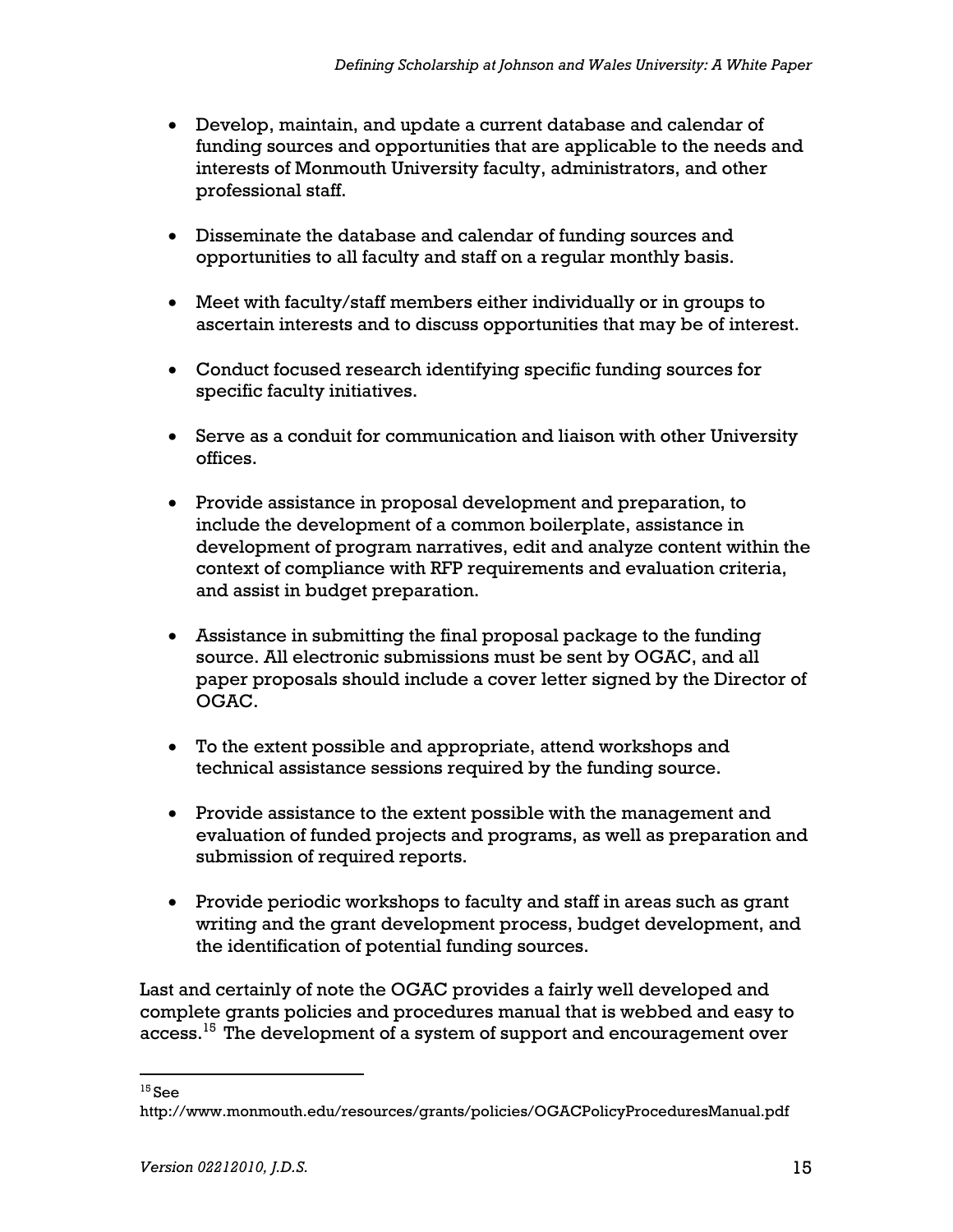the next decade at Johnson and Wales would seem to be essential as we develop our own brand, or flavor, of scholarship. It is apparent that what is supported in real terms and with staff and organizational capacity results in desirable outcomes. MU also has what appears to be a strong undergraduate research program which might be another good starting point for certain areas at JWU.

#### Pace University

Pace University is similar to the other institutions reviewed so far in that it has a very developed research perspective and support system. It is different in the sense that the Office of Sponsored Research and Economic Development reports to the Provost/VPAA of the University.<sup>16</sup> Pace has a tenure system that supports the expectations of faculty scholarship.

In fact, Pace University strongly encourages the submission of proposals for outside funding and they have been very successful in this effort. Pace University faculty and staff who requested total funding of \$28,555,923 in the past year and received \$12,557,941 in awards. This request level is a record for Pace University, and a 27% increase over the previous year.

Pace accomplishes this level of activity based on the support of the Office of Sponsored Research & Economic Development (OSRED). Their focus is on streamlining the proposal submission process and the assurance of timely external funding and sponsored program submissions. The OSRED accomplishes this through allowing the director of the office (who is also an Associate Provost) to be the official signatory with authorization to sign all proposals for external funding with a total budget of \$500,000 or less. Funds above that amount must be authorized by the President's Office. Pace also maintains an integrated website to support research and grant making as well as an Institutional Review Board (IRB).<sup>17</sup>

Pace is an advanced institution with respect to having a significant research program. There is strong organizational support for this program and it is properly sited in the academic structures of the university.

# St. Cloud State University

At St. Cloud State University (SCSU), there is, like our other benchmark institutions, a clear understand that exploring the world through academic research is vital to enhancing the educational experience for students. They

<sup>-</sup><sup>16</sup>See http://www.pace.edu/page.cfm?doc\_id=10682

 $17$  See http://www.pace.edu/page.cfm?doc\_id=9880.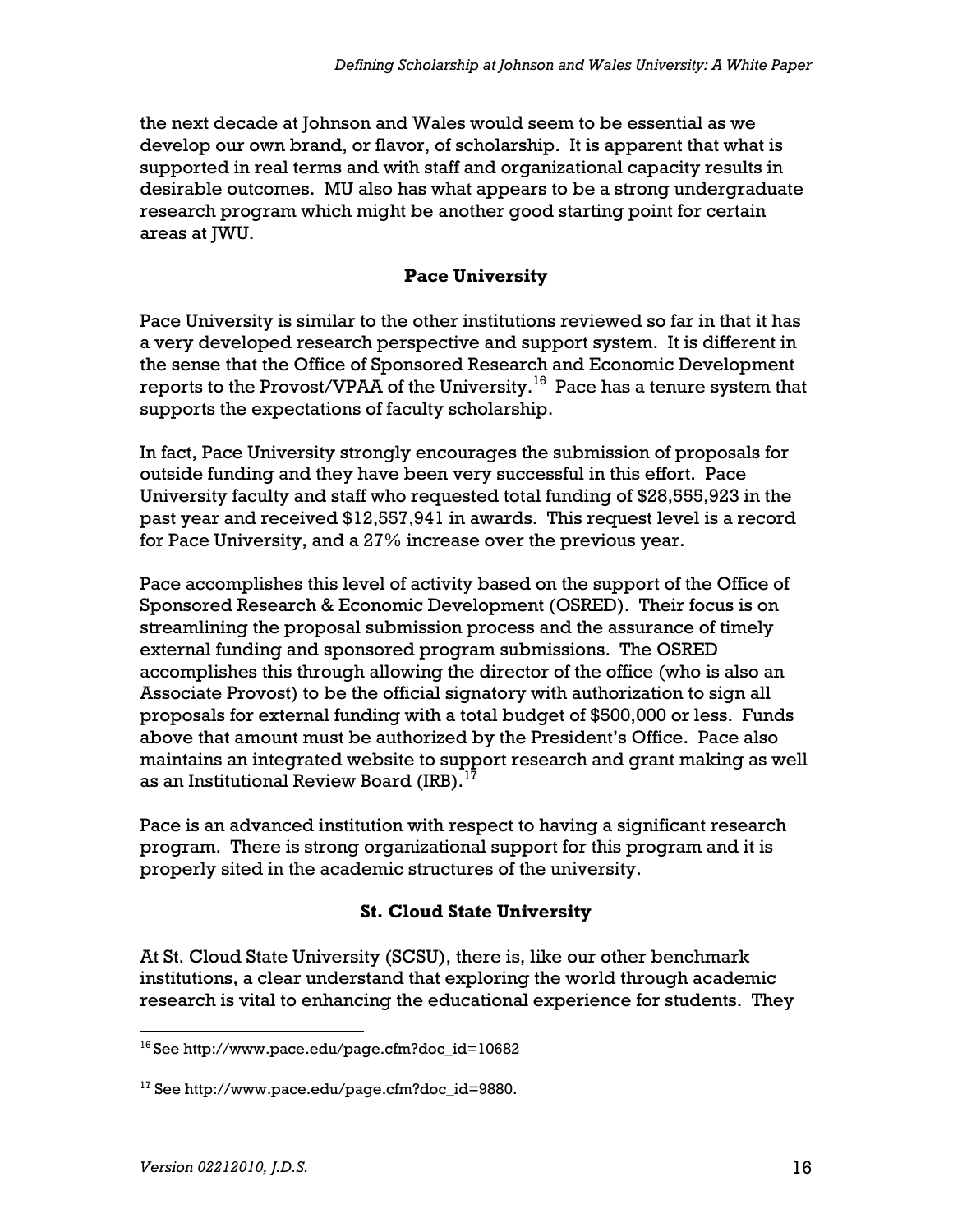actually use this concept on their website as a recruitment statement. They openly invite students (undergraduate and graduate) to consider the advantages of coming to the University to participate and engage in research opportunities. They tout the opportunities for hands-on research in just about every field. They also use this concept to invite potential students, and one must presume students, to connect with the faculty who will serve as an expert mentor, guiding you and challenging students. They too have 11 research and applied research centers to enable their brand of scholarship.

At SCSU they use a model of a community of scholars program where they are bringing together a group of people who do scholarship, who also share a sense of belonging, a sense of identity as a group and a sense of responsibility to each other and the whole. To focus on their goals they have created a Community of Scholars Strategic Action plan which is very detailed and states the goals, objectives and metrics of success for this initiative. $^{18}$ 

Like the other institutions reviewed in this report, SCSU has a good system for letting faculty and others know about Current Grant Opportunities. They provide a consolidated into an Excel spreadsheet which is sorted by college and closing date and each grant opportunity also includes a link to receive more information. In addition they have a newsletter from the grants office.

During the spring SCSU has a "Celebration of Scholarship" which is week of workshops, activities and celebrations honoring scholarship. There is also an annual campus-wide Student Research Colloquium (SRC) that promotes research, scholarship and creative work in collaboration with faculty as a vital component of higher education. Faculty, graduate students and undergraduate students from St. Cloud State University and regional universities are encouraged to participate. Industry sponsors are also invited to attend. The goal of the SRC is to bring together students, faculty and members of the community involved in scholarly and artistic activities representing a range of disciplines, including creative arts, mathematics, business, social science, humanities, physical and life sciences and engineering.

The community building and connections aspects of the scholarship focus of SCSU are intriguing for us to contemplate for JWU. As we move forward, scholarship will need to be an accepted and important part of the University community and SCSU has some of that flavor in its approach.

## Southern Illinois State University Edwardsville

SIUE focuses on research in much the same ways as the other benchmark institutions but it also has a few different and interesting programs. Research

 $\overline{a}$  $18$  See http://www.stcloudstate.edu/osp/documents/Community of ScholarsNov09.pdf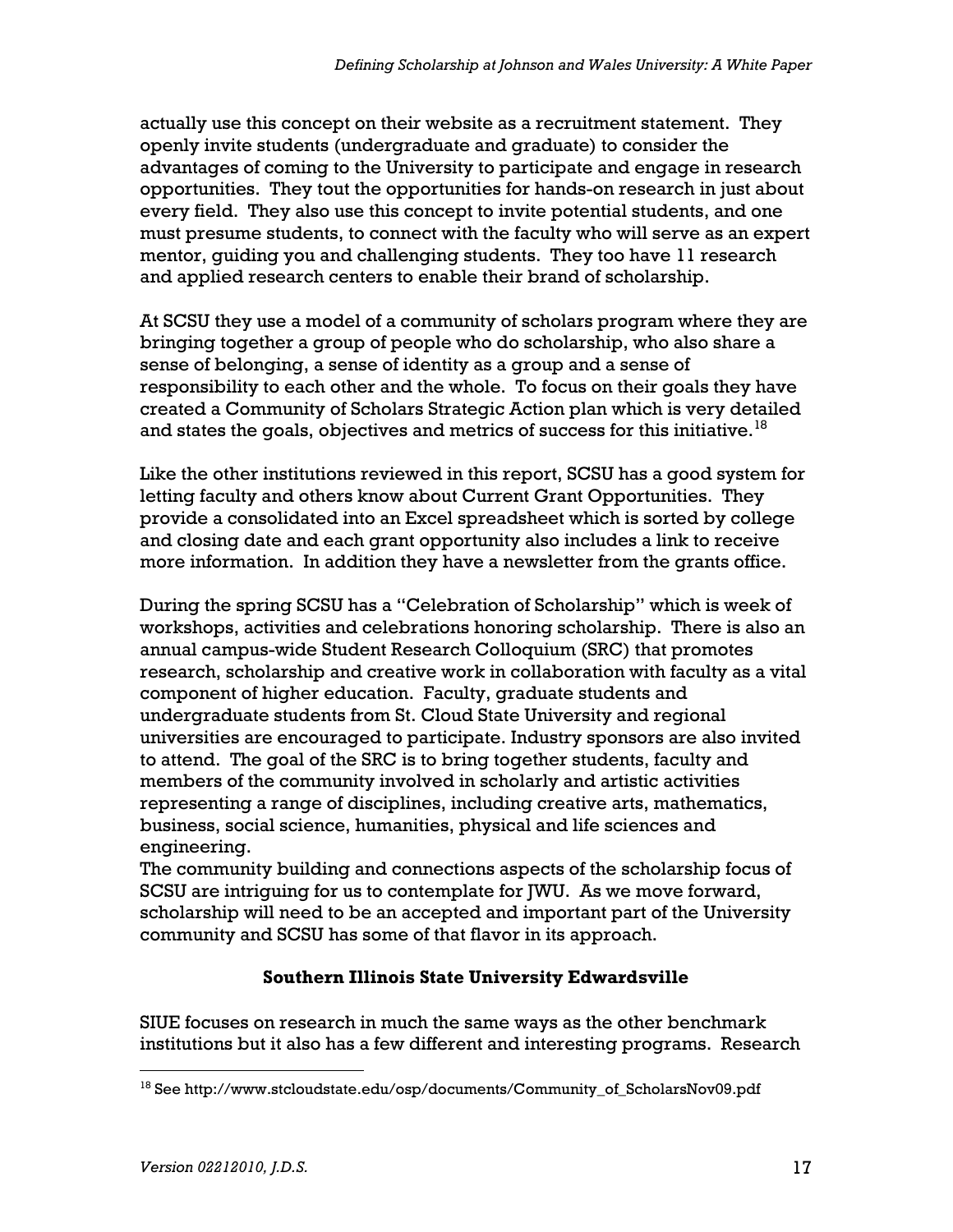support is based in the SIUE Graduate School's Office of Research and Projects. There is a "seed grants" program for Transitional and Exploratory Projects (STEP) which makes awards available for faculty and staff to pursue promising research projects for the academic year and summer terms. In addition, matching funds are available to support faculty and staff costs for travel to present papers, reprint charges and page costs, and other costs associated with disseminating research results.

The Paul Simon Outstanding Scholar Award is presented to an SIUE faculty member in order to recognize and promote outstanding research or creative activities and the integration of research into excellence in teaching. The Hoppe Research Professor Award and the Vaughnie Lindsay New Investigator awards recognize faculty members whose research or creative activities have the promise of making significant contributions to their fields of study.

SIUE also provides what they call the FIRST Workshop which is a workshop that introduces faculty to the grant proposal process, from drafting initial applications to managing their award. Qualifying faculty members receive a \$1,500 contribution to their New Faculty Start-Up accounts to support the individual research agenda of new tenure-track faculty after completion of the FIRST workshop. Topics include the grants process, finding funding for research and teaching, classroom technology, introduction to grant writing, compliance issues, budgets, intellectual property, contracts, and fiscal responsibilities.

In addition, SIUE offers three research competitions on a rotating basis every three years: Equipment and Tools, Assigned Time for Research, and support for Multidisciplinary Teams. Interestingly, SIUE also offers all new tenuretrack faculty the opportunity to apply for a \$3,500 start-up award to get their research program established.

SIUE has an "Undergraduate Research and Creative Activities" (URCA) program. This program encourages, supports, and enables students to participate in research and creative activities at the undergraduate level. The University believes that an undergraduate research or creative activity experience enhances the quality of the baccalaureate experience by giving students opportunities to engage in scholarship, to interact with faculty, and to connect more fully in the educational process of discovering and creating.

The URCA program relies on a model where student associates work one-onone with faculty mentors to lead their own research projects or creative activities. Associates are the principal investigators in their projects. The process involves several stages: submitting a proposal and budget for approval, acceptance into the program, doing the research or creative activity during the semesters specified in the proposal, participating in periodic URCA events, preparing a final report in publishable form, and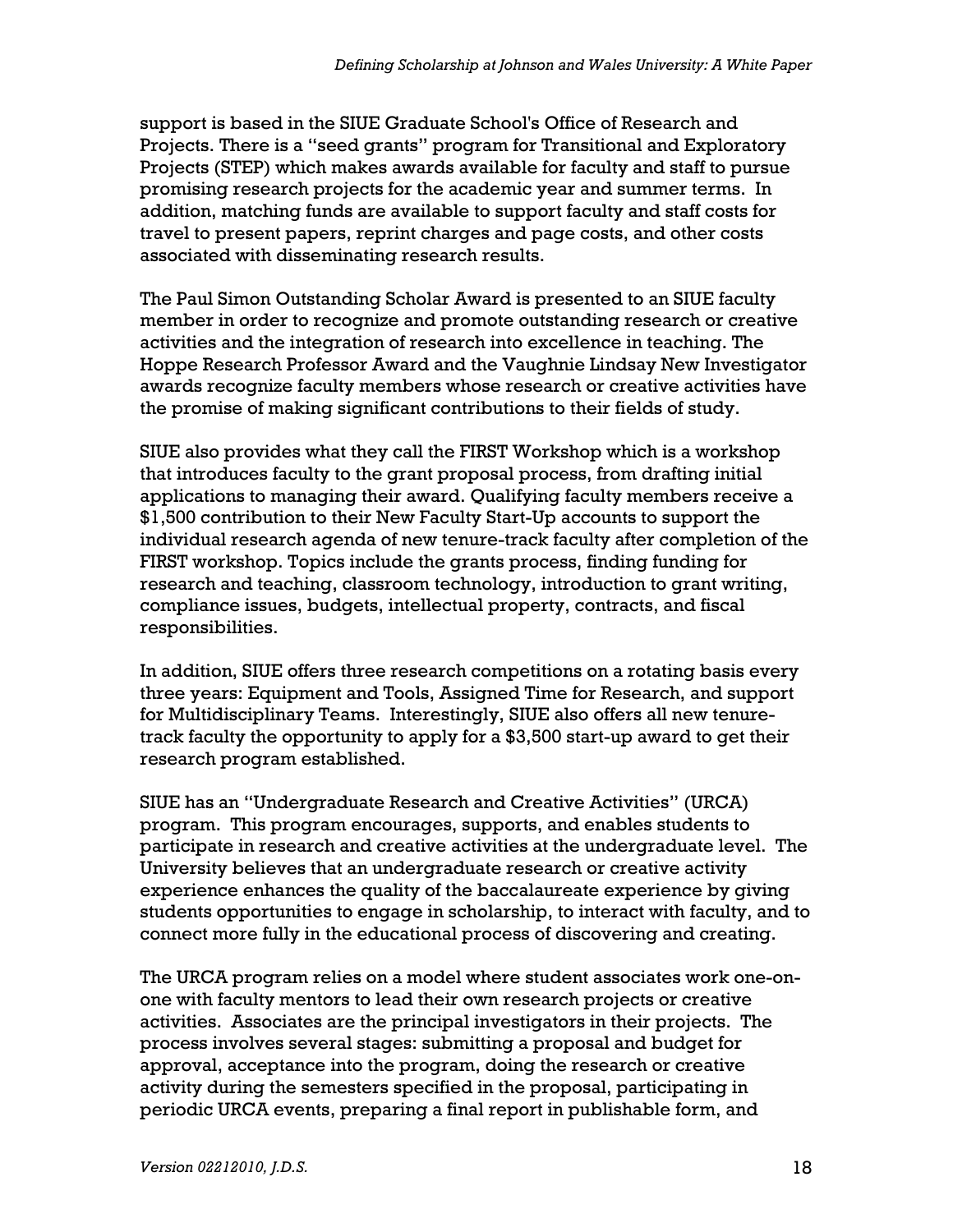presenting the results at the URCA Symposium. The URCA provides budgetary support for conducting the scholarly activity as well as advisory support during preparation of the proposals and reports.

The academic departments and supervising faculty mentor(s) provide all necessary research guidance and facilities. The academic departments also arrange purchase of commodities and services required for the projects, using the project budget funds provided by the Office of Academic Innovation and Effectiveness.

In addition, URCA Associates receive a monetary award in two installments the first installment is disbursed at the end of the first academic semester in the program, and the second after students have completed their reports and made their final presentations. Full-time students who have been accepted as a major in any of the disciplines at SIUE and who maintain a grade point average of 3.0 or better are eligible to compete for URCA Associate positions.

URCA Assistants work approximately nine hours per week on faculty-led research or creative activities for a minimum of one semester. This position provides students with an introductory experience in the research or creative activities of a specific field. Up to eighty Assistants per semester will receive a monetary award for their participation.

This model of Associates and Assistants could work well at JWU given we have a model of MDP's in some areas. SIUE also has a few research centers, an urban institute in particular, that help them to enable their agenda.

#### Southern New Hampshire University

Southern New Hampshire University (SNHU) has a less visible focus on research/scholarship than the other institutions in our benchmark group. One interesting approach used by SNHU to encourage faculty research is by competitively awarding appointments to their Applied Research Center (ARC) through their School of Community and Economic Development (CED) and School of Business. Other faculty may engage in applied research under ARC. Doctoral students receive ARC appointments their first two years under the doctoral Apprenticeship Program, an academic requirement; students work as Research Assistants at ARC to build skills in research and policy analysis. ARC appointments to advanced doctoral students are contingent upon participation with faculty in research under the auspices of the School, or engaging in dissertation research.

The ARC focus is on conducting and coordination of professional applied and community-based research, but also in complementing instruction, attracting financial resources to support the work of faculty and Ph.D. students, creating knowledge, and disseminating the results of this work to the field of CED. To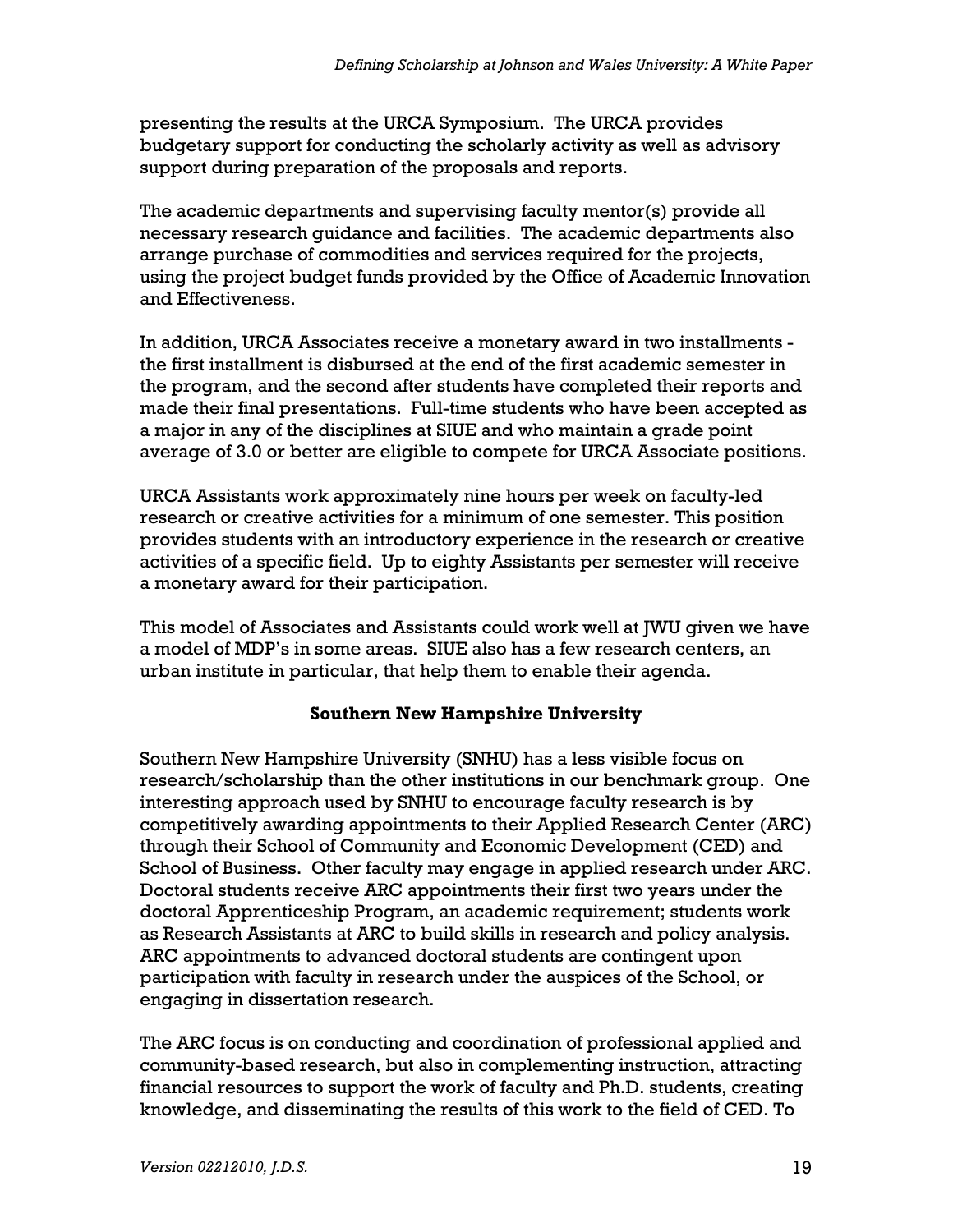that effect, ARC has research, training, and discipline-building roles. This is an interesting approach that may have merit at JWU given we do a good deal of work in the community.

SNHU has a Foundation and Corporate Relations Office (FCRO) in their Advancement and Development area to assist faculty and staff in writing grants, help with reporting when necessary, and ensuring that all regulatory rules and regulations are followed. The Office's role is not to control a project or run a grant fund program but to provide assistance at any level in order to complete a successful grant application. Relatedly, SNHU has a grant writing policy designed to assist Southern New Hampshire University faculty and staff with the process of applying for grants to support the programs of the University, faculty research and fellowships.

#### Suffolk University

Suffolk University has a reputation for supporting both basic and applied research. They appear, like JWU, to lean heavily toward the applied approach and industry focus. They also purport to foster interdisciplinary research and scholarship across traditional boundaries and they encourage the advancement of scholarly pursuits that enrich their local community; promote national and international understanding; discourage injustice by promoting civil rights; and expand the boundaries of science. That is much of their work in their 19 quasi-research centers is action research oriented on issues of justice and social justice. They also have a very active political research center that conducts routine polls. This model is very interesting and in some ways it makes sense for JWU to focus on action research centers in close collaboration with industry.

Suffolk, like JWU is a community of scholars, dedicated to teaching and learning and yet while they "cherish our role as a teaching university," they are increasingly the recipient of National Science Foundation, National Institutes of Health, and National Endowment for the Humanities, and Department of Education grants for research, writing, and community involvement. There are other similarities in the cultures of Suffolk and JWU given the existence in both institutions of leadership over many years which contributes to the stability and success of the institutions.

## University of Hartford

The faculty at the University of Hartford, in their view, do the amount and quality of scholarship normally associated with places that have lower teaching loads. They are focused on providing more visibility to research productivity and the need to showcase faculty's research more widely, and publicize better when "stars" from outside come to campus to speak or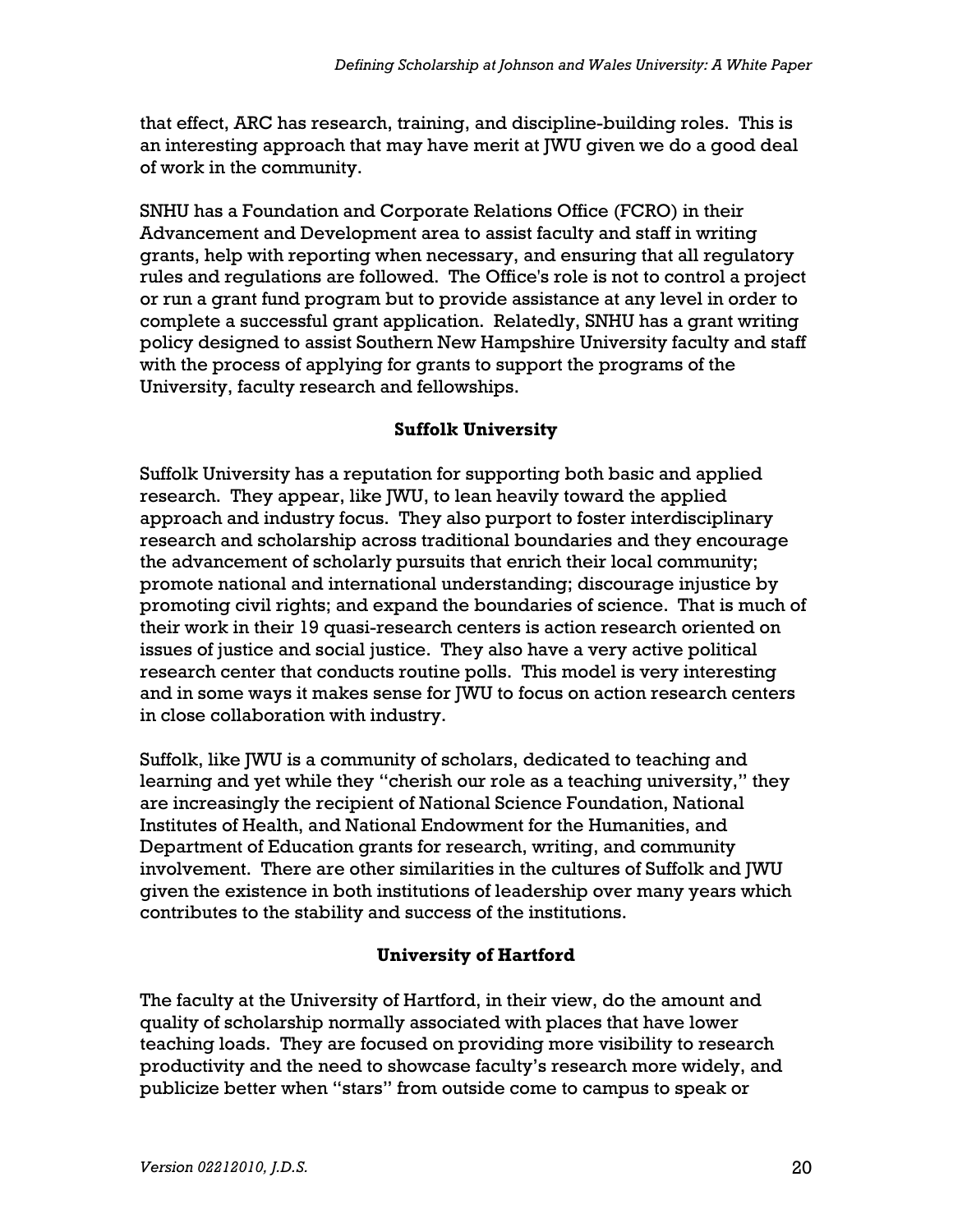perform. They also are focused on discussing the kinds of facilities (including labs and meeting spaces, open 24/7, etc.) that foster faculty research and help graduate students do research and build community.

The University of Hartford provides support for research through its Office of Institutional Partnerships and Sponsored Research (IPSR). IPSR is the initial point of contact for faculty and staff seeking external funding from private (corporations and foundations) and public (government) sources. IPSR is the lead office on campus for proposal development and post-award management of all grants from private and public sources. IPSR is responsible for the financial management of all grants, cooperative agreements, and contracts and all proposals must go through IPSR.

The IPSR provides assistance to principal investigators in securing/obtaining and managing awards while assuring proper stewardship of those funds. IPSR researches and disseminates information on potential funding opportunities, helps with the application process, ensures compliance with university and funder requirements, including federal mandates and university policies, and provides post-award coordination.

Recognizing that external funding is critical to advancing faculty's professional development, teaching and learning, and scholarly research, IPSR is committed to assisting and supporting faculty and staff to secure grants which further the mission of the university. This includes both private and public funds. The office of Corporate and Foundation Relations (CFR) within IPSR establishes strategic partnerships with corporations and private foundations to create mutually beneficial relationships. Typically, corporate donors seek partnerships with higher education/universities where there is an opportunity to build on complementary strengths and needs in recruitment, hiring, scholarships for students, internships, faculty and industry collaborations, research, lecturing opportunities, and sponsorship of activities. The Office of Sponsored Research within IPSR is the initial point of contact for faculty and staff seeking government grants, cooperative agreements, and contracts. It is the lead office on campus for proposal development and post-award management of federal monies.

#### University of Massachusetts Dartmouth

UMass Dartmouth has a significant research program like many of the others reviewed in this report. UMass Dartmouth administers approximately eighteen million dollars in externally funded projects, including research, public service, educational support and training projects annually. Funding is received from federal agencies; including the National Science Foundation, The National Oceanic and Atmospheric Administration, state agencies, private foundations and corporations.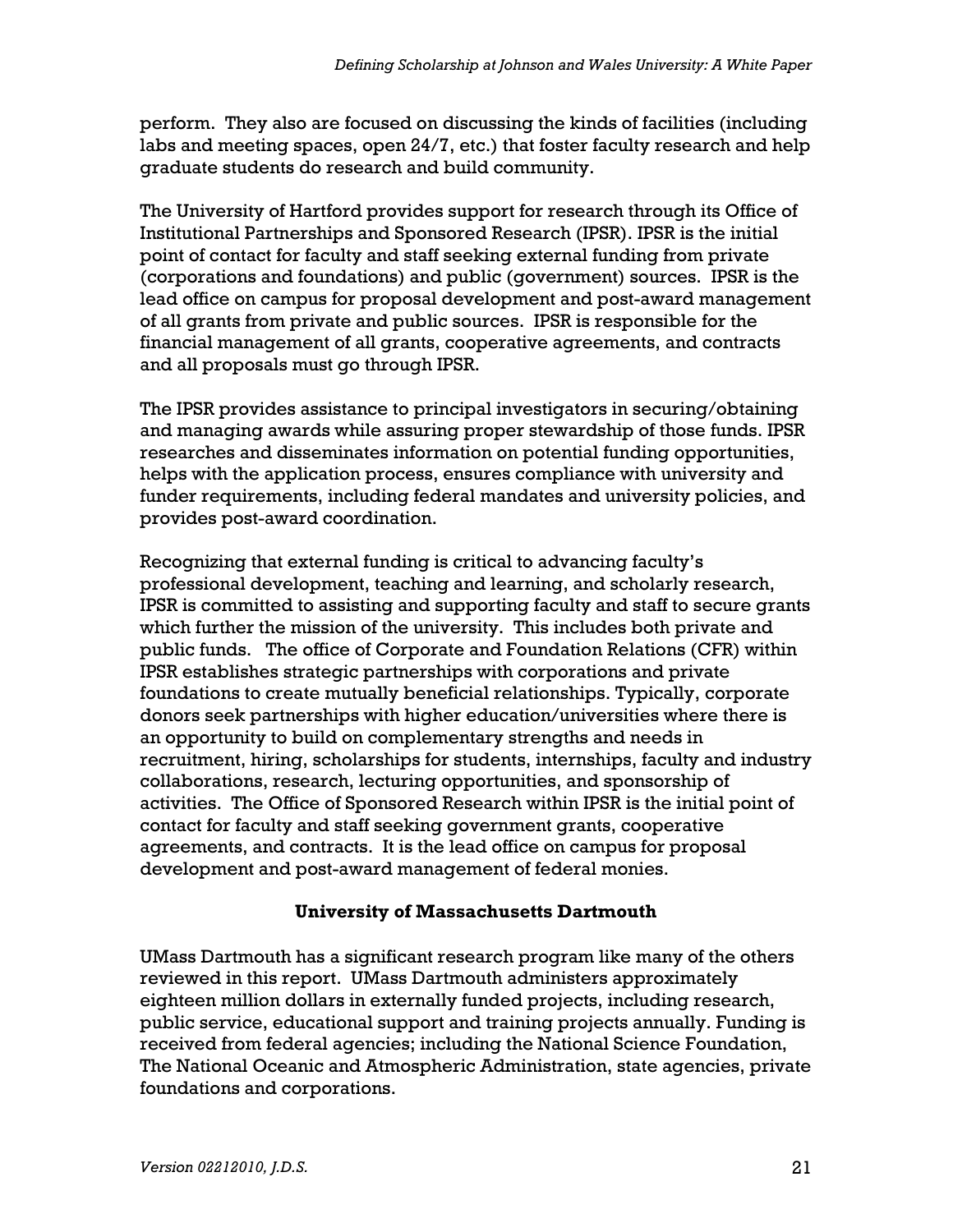The Office of Research Administration provides assistance to University faculty and staff in identifying funding opportunities, assisting with proposal development and the financial administration of awards in support of the University's scholarly activity and research mission.

The University of Massachusetts Dartmouth along with the President's Office provides funding for internal award programs. The following programs are offered on an annual basis: The Chancellor's Research Fund/Joseph P. Healey Endowment, Chancellor's Public Service Fund, Massachusetts Technology Transfer Grants, Cranberry Research Grant Program, CVIP Technology Development Fund, 2010 Creative Economy Initiatives Fund and the 2010 Science and Technology Initiatives Fund.

#### Western Illinois University

Western Illinois University (WIU) has a Center for Innovation in Teaching & Research (CITR) to provide the university community with opportunities and resources for their professional and personal enrichment. This office will acknowledge, recognize, and champion faculty in all their roles including instruction, conduct of research, and service. The CITR also focuses on applied or action problem solving through supporting faculty, staff and administrators who are proactive in managing/responding to changing external and internal circumstances, including university, state, national, and international priorities.

The Center for Innovation in Teaching & Research supports faculty in research planning, collaboration, and innovation through workshops, guest lectures, collaborative projects with WIU research support offices, and an annual Faculty Research Symposium.

Faculty are also encouraged to contact CITR when exploring a new research topic or looking for research collaboration opportunities. CITR organizes networking events and programs to assist in research collaboration across campus with the assistance. During the Fall Semester, CITR sponsors the oneday Faculty Research Symposium. The symposium offers new and experienced faculty an opportunity to share their research "quests" with other WIU faculty and students and to engage in research-related dialogue. Proposals are peer-reviewed and "best in track" travel stipends are provided to outstanding proposals.

Last, and throughout the year CITR schedules workshops, lectures, and brown bags on research and assessment topics such as SPSS, use of library databases, information searching, authentic assessment techniques, program evaluation, and other topics.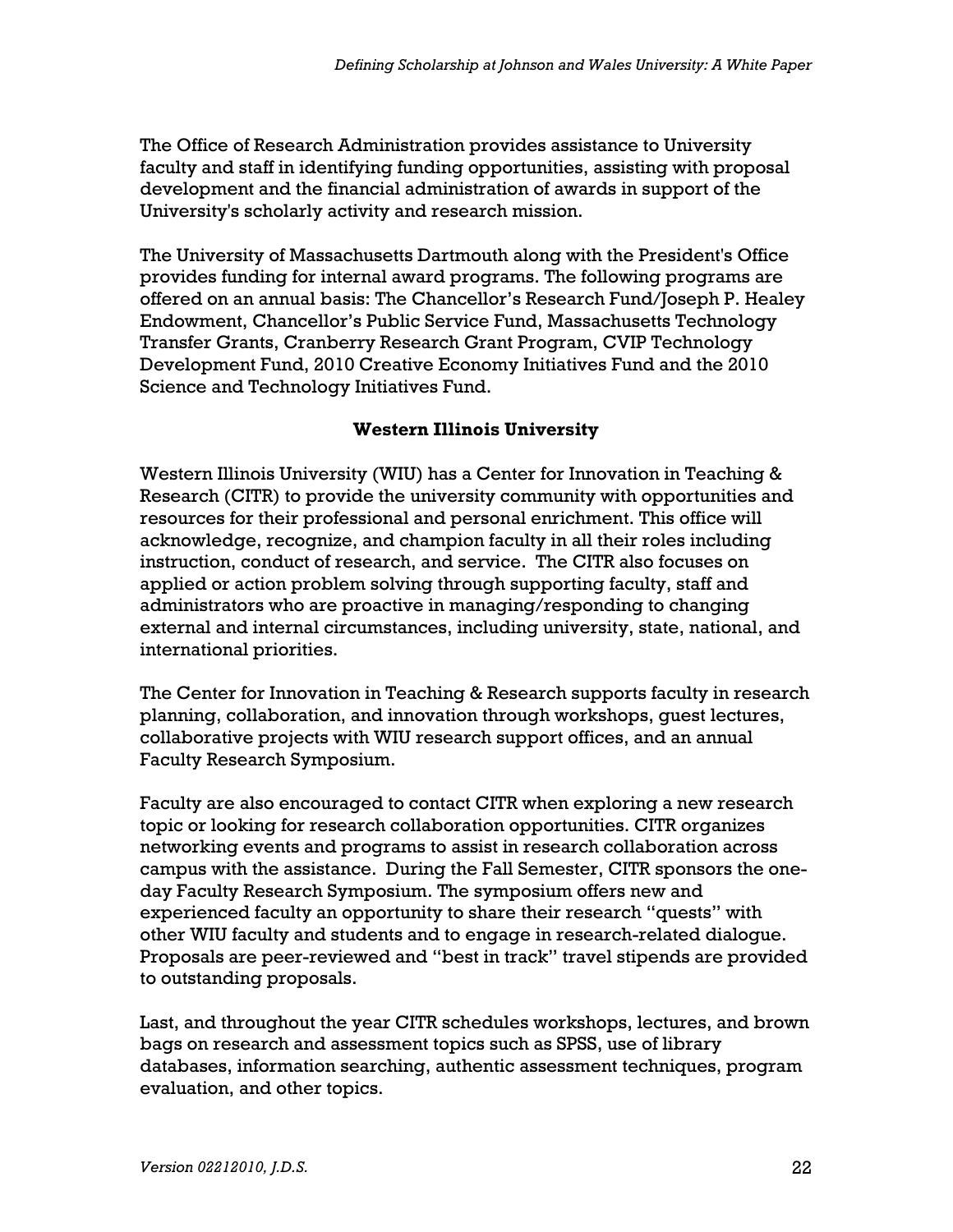WIU also has an Office of Sponsored Projects (OSP) which works with and independently from the CITR. The OSP focuses on serving as an information clearinghouse regarding funding opportunities and awards administration; coordinator of the preparation, clearance, review, and submission of proposals; post-award administration (not fiscal reporting and monitoring); oversight office for federal regulations and assurance of compliance by WIU investigators; administers the University Research Council Faculty Grants (Each fall and spring semester, the University Research Council [academic affairs] grant competition which provides seed grants of up to \$5,000 awarded on a competitive basis) and conducts grant related workshops and outreach to faculty.

#### Western Kentucky University

Western Kentucky University (WKU) has a similar support system and approach to faculty research as many of the more developed programs in this report. The Office of Sponsored Programs (OSP) at Western Kentucky University is a service unit that assists the faculty and staff at WKU in obtaining external funds. OSP provides assistance across the entire spectrum of sponsored programs activities, from identifying a potential source of funding to reviewing the terms and conditions of awards made to the institution.

OSP also offers a seminar series designed for WKU faculty and staff in such areas as: submitting and administering your internal grant, introduction to external grants, planning the budget for your grant proposal, and after the award letter: how to administer your grant award. In addition, the OSP offers other sessions for individuals, departments, colleges, and small groups. Topics include searching for funding opportunities, subscribing to automated alert services, and using electronic proposal submission systems.

WKU offers a variety of Faculty Scholarships provide support to promote faculty research and creative activity and enhance external funding potential. Scholarships are awarded by the Faculty Scholarship Council and are administered by the Office of Sponsored Programs. WKU's mission focuses on scholarship in its four forms - discovery, integration, application, and teaching. All potential scholarly activity by faculty, regardless of the discipline, is encompassed in this definition of scholarship which could be a useful approach at JWU given that it covers the range of activities that could occur.

WKU offers a New Faculty Scholarships to support project operating costs of up to \$4,000 for regular, full-time, WKU faculty members within the first three years of appointment or following promotion to assistant professor rank. There is also a program that provides Regular Faculty Scholarships to support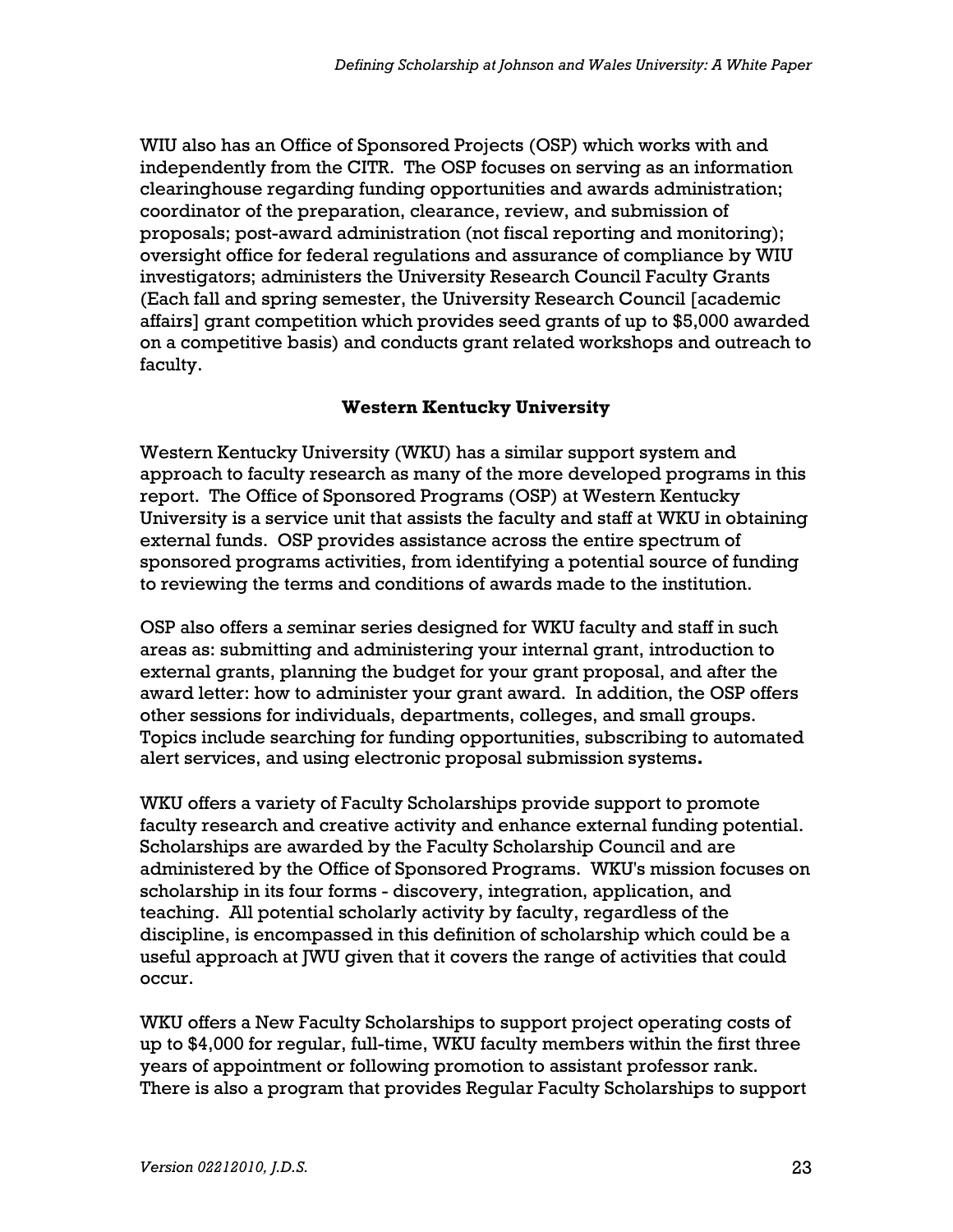project operating costs of up to \$3,000 for all regular, full-time, WKU faculty members. Last, Summer Faculty Scholarships support project operating costs of up to \$6,000 for regular, full-time, tenured or tenure-track WKU faculty members. Up to \$5,000 may be used for principal investigator summer salary (including cost-shared fringe benefits).

WKU, in an effort to encourage external funding, offers through the Office of the Provost and the Office of Sponsored Programs (OSP) a Proposal Incentive Fund (PIF). Its purpose is to support research and creative activity projects of WKU faculty and staff members that may result in obtaining external funding.

## Wilmington University

Wilmington University provides a range of career-oriented undergraduate and graduate degree programs for a growing and diverse student population. It delivers these programs at locations and times convenient to students and at an affordable price. The full-time faculty works closely with part-time faculty drawn from the workplace to ensure that the university's programs prepare students to begin or continue their career, improve their competitiveness in the job market, and engage in lifelong learning. The University will distinguish itself as an open-access educational institution by building exemplary and innovative academic programs and student-centered services while anticipating the career and personal needs of those it serves. Research, scholarship, community action or other forms of scholarship are not apparent at this time.

## NEXT STEPS AND CONSIDERATIONS

Given the context of the possible definition of what scholarship can be at Johnson and Wales University, the accreditation standards, and the comparisons with our current benchmark institutions, it is suggested that there are certain actions and plans that should be discussed to begin to move the University in the direction of increasing the level and formal recognition of scholarship without changing the character and values the university currently enjoys. A first step before discussing the listed below areas and perhaps concurrently with such a consideration is to create a formal definition of what constitutes "scholarship" at JWU. This should be based on an iterative and heavily consultation based process and linkage to the promotion process (UCAR) is important.

The current faculty manual implies support for the creation of a more formal definition and understanding about scholarship and its place in the responsibilities as listed on page 17. For example, faculty are responsible for providing current and relevant course material (2.5.1) which implies that faculty would need to conduct some research to achieve this objective.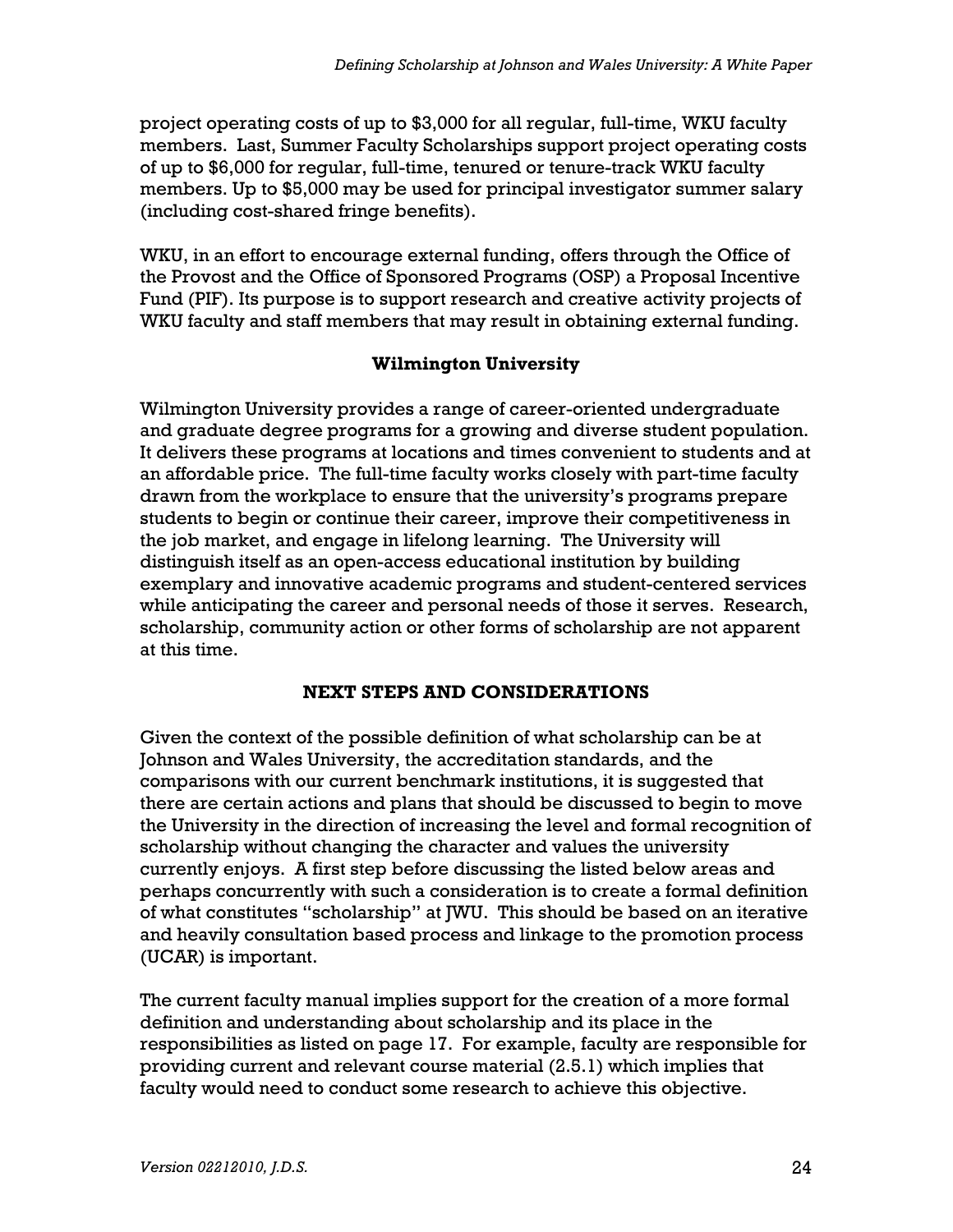Faculty are also required to attend in-services (2.5.9) which suggests that discussions or symposia on scholarship could be incorporated into a longterm strategy to get faculty thinking about this activity. At 2.5.12 in the manual, faculty are asked to support extracurricular activities which might include undergraduate research projects. All in all however, the faculty manual is virtually silent on the issue of scholarship as an expectation of the faculty whether narrowly or broadly defined.

On the other hand the UCAR manual makes explicit that scholarship is an expectation for promotion at JWU. For example, at B.1.1 in the UCAR manual implies that educational and professional development activities clearly related to the teaching responsibilities, university responsibilities, or scholarly expertise of the candidate are important in our promotion process. This suggests that a more clear definition of scholarship is need. More specifically at B.1.3 the UCAR manual recognizes academic achievements as relevant to promotions and it goes on to directly recognize the relevance of refereed publications and presentations as the highest level of achievement. Clearly a substantial competitively judged or "refereed" presentation in which the material presented is original, creative and worthy of respect at the national level is scholarship by any definition.

The UCAR manual also states that "Substantial presentation of creative, original work for which the audience included academic peers, experienced lay-practitioners of the discipline, and other knowledgeable persons or participation of chefs at regional and national food shows" (p. 18) and it assigns a significant number of points for publications.

There are certain activities and aspects of a scholarship program that would seem to be consistent across our benchmark institutions that we should consider in the beginning discussions. The framework for the discussion can begin with following areas:

- 1. Support Systems. A clear and funded support system for faculty scholarship would need to be built over the next 10 years. Most scholarship programs are supported by a system of activities, offices and approaches that make participation easier for faculty.
	- a. Office of to Scholarship Support. One of the most common support systems is an office that is staffed to support faculty scholarship projects. Most of these are focused on the scholarship of discovery. That need not be the case. Increased engagement in the scholarship of teaching or service would also need to be supported by a structured and staffed office in the long term. This office should also help to build connections to our industries and projects that connect to the same. This may mean that the centers start as smaller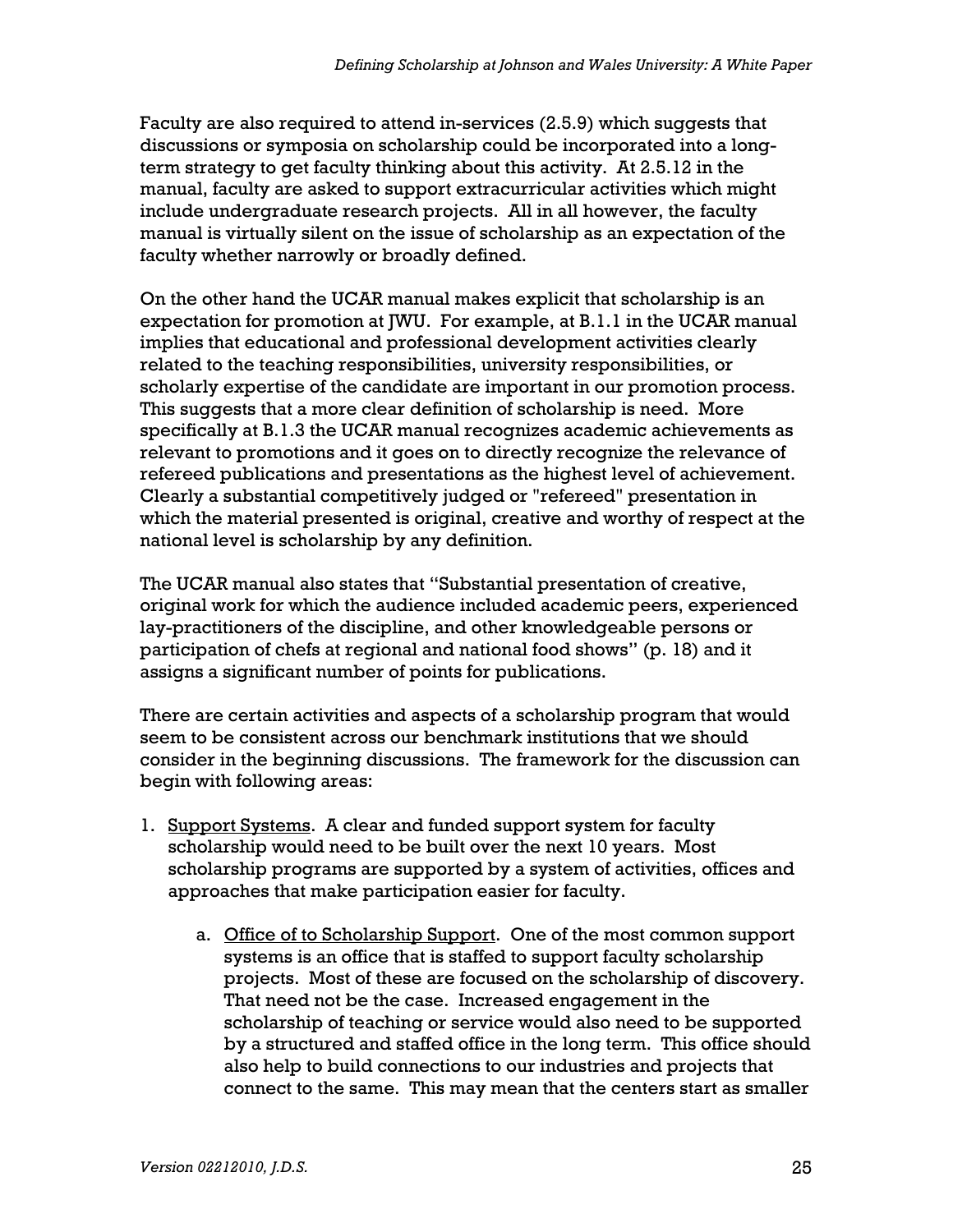projects for one industry or the OSS could support the creation of a center when an idea or funding are large enough to support the same. The OSS should also provide workshops, seminars, issue white papers and make connections to best practices for the faculty and to achieve the scholarship goals. At the end of the 10 year period it is likely there will be a defined, impactful and important office to support and sustain scholarship.

- b. Scholarship Support Policies/Activities. The key to slowing moving the faculty to embrace a more direct focus on scholarship is to provide a supports for smaller more incremental projects and activities. This can be done through a seed or summer grants program that provides minimal support for activities. In some ways the current professional development program is focused in this way. To move to a more scholarship orientation, specific funding programs would need to be put in place to support the long term direction. There might be for instance an Innovations in Teaching fund that is essentially set up to fund the scholarship of teaching. Similarly, a community development or industry engagement fund could be used to engage select faculty in projects that would result in more scholarship and closer connections to the community. The issue of providing student assistants, and especially graduate student assistants, is something that should be considered within this general area as well.
- c. Conferencing. An important approach over the next decade would be to encourage more faculty and administrators to attend conferences where there is both benefit for JWU and where scholarly presentations occur. This is a slow "lead a horse to the water and hope that he drinks" approach that can reap long-term benefits to the University. It can create a level of sophistication that can result in immediate benefits and it also has a longer term branding impact in our industry as well as on the individuals that we ask to engage in this process. These might include AAC&U, CIC or ACE but also should include major national or regional disciplinary annual meetings/conferences. These attendances can stimulate the faculty and others to think more about scholarship and projects that could help JWU. To encourage this result attendees could be required to report back on the impacts for JWU of attendance in reference to scholarship. This could well be a directed program not for all faculty but for those we see as the most promising scholars in our model of scholarship.
- d. Undergraduate Scholarly Projects Program. Another common approach for many of our benchmark institutions is to have an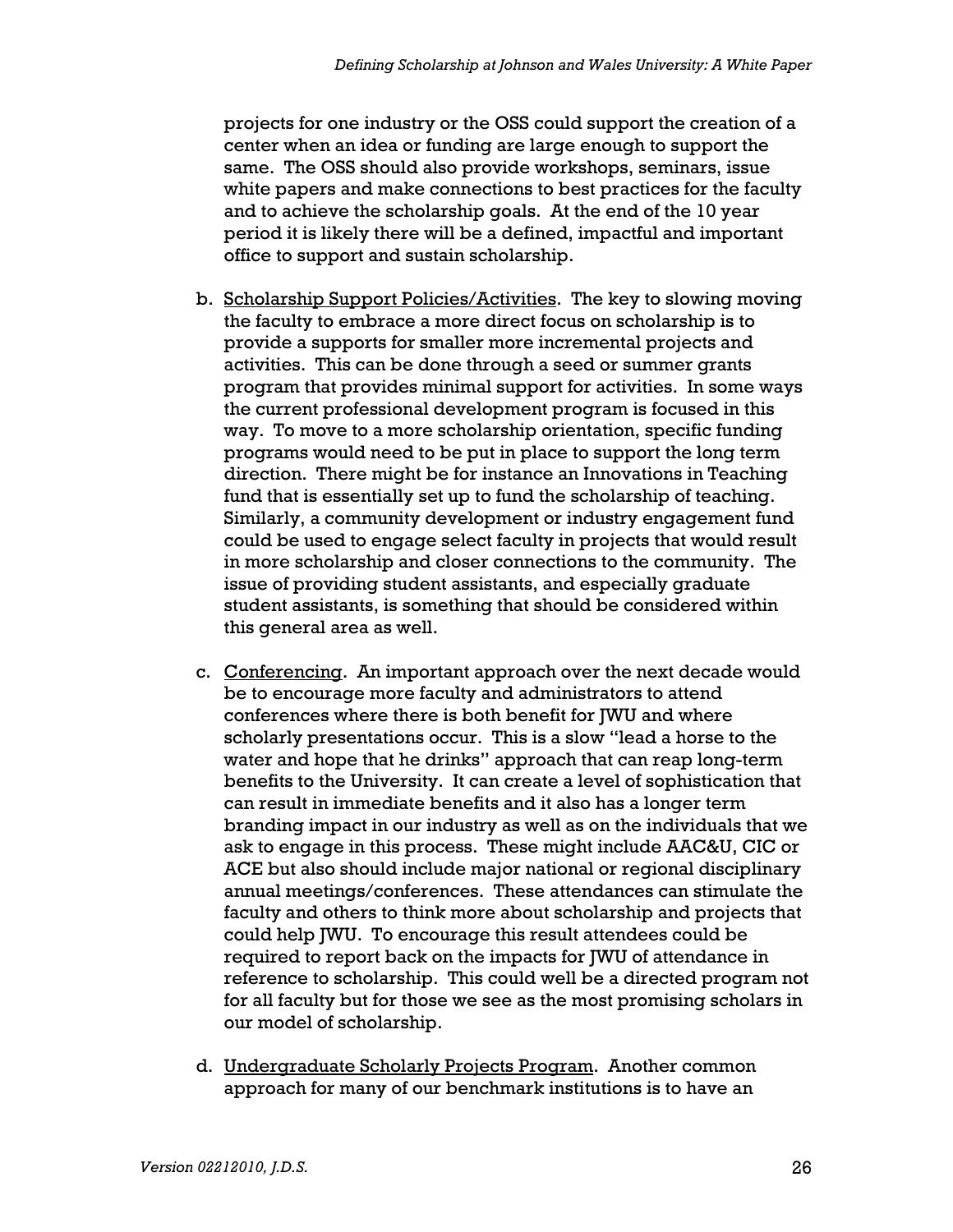undergraduate "research" program. In these programs undergraduates as individuals or in teams work directly with faculty on scholarly projects. The benefits to faculty are that they get assistance and can teach students in a more professional and applied context. For students this model is a professional experience and gives them intimate contact with faculty and colleagues as well as hopefully an industry relevant project or activity.

- e. New Faculty Support Program. A particular approach that might have merit at JWU could be to focus on new faculty over the next 10 years. Selected new faculty could be provided direct funding and support to engage in scholarship from the start of their JWU careers. This might be direct funding, released time or other support mechanisms that would tend to encourage their engagement in scholarship.
- 2. Communications and Values Concerning Scholarship. A system of communications on scholarship opportunities and results would need to be put in place to support this direction. There needs to be demonstrated true support and not simply policies and office support from the highest levels of the institution for scholarship, like experiential education at present, to become part of the culture of JWU.
	- a. Strategic and Tactical Plans. One of the methods to communicate values and support for developing a JWU brand of scholarship is to have long-term plans that focus on this issue. If it is included in each of the next two strategic plans in important and incremental ways then a level of scholarship will be more real in the year 2020. In Focus 2011 we have created a model for achievement of what is planned. Similarly, scholarship would need to be defined and some of the activities implemented in Focus 2016 or whatever the University plan is labeled. In addition, there should be annual tactical plans on research that outline what activities will take place, how they will be used to continue this initiative, metrics of success, and as a basis for subsequent adjustments. Annual tactical plans and outcomes create more urgency around the issue of scholarship than would otherwise be the case. The tactical plans should include communications mechanisms that could be send each term to keep the issues and activities top of mind with the faculty, chairs and deans.
	- b. Recognitions/Celebrations. A key communication vehicle will be to recognize and reward scholarship accomplishments. This could be done in a small way to start through clear and immediate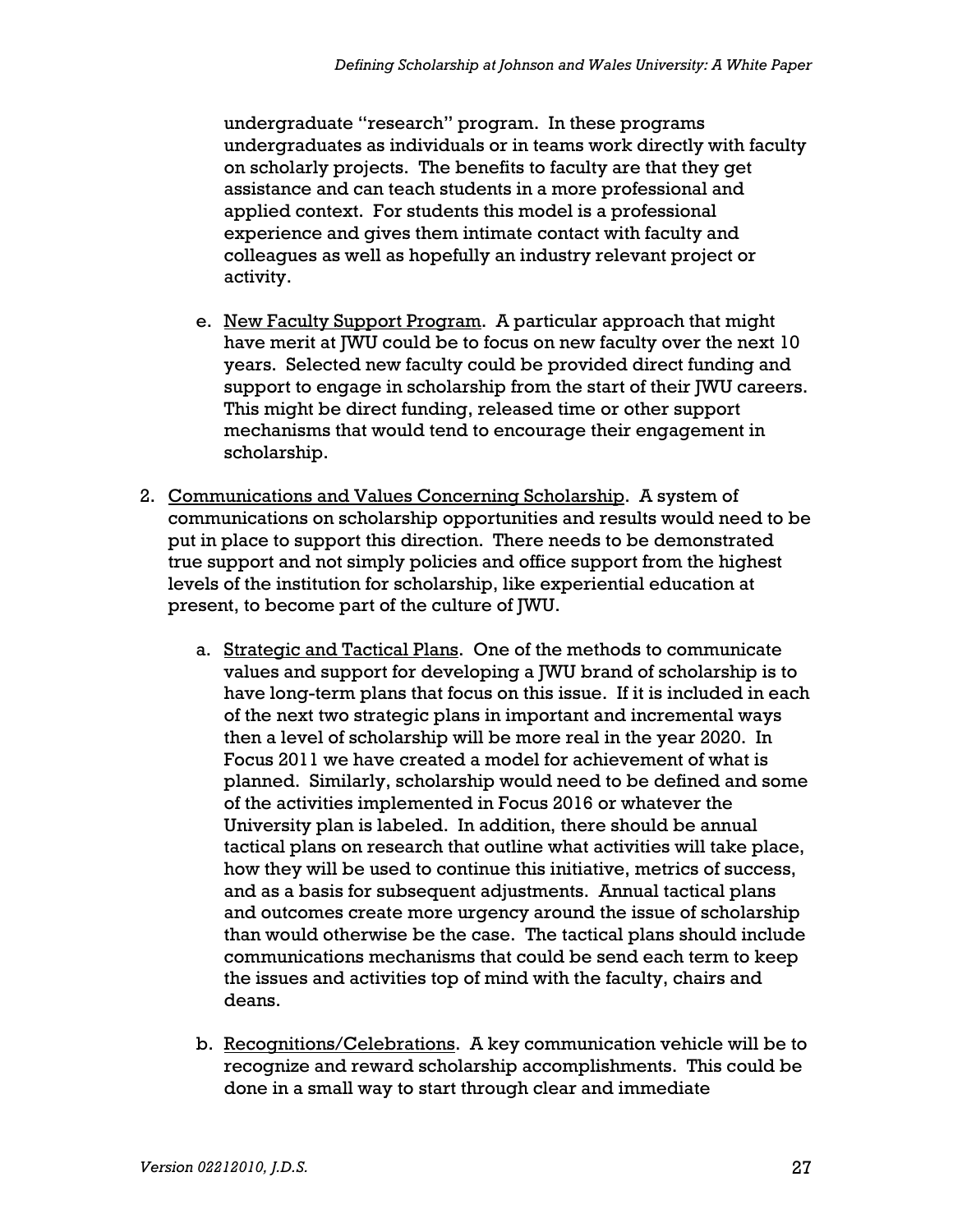recognition from the deans, VPAA, Provost and others. This could build in time to a university award at commencement in each school. Building scholarship expectations into faculty rewards (discussed below) is an important component of this. Recognizing scholarship accomplishments elevates the individual but it also enhances each school/college and campus. It can add a level of credibility with other higher educational institutions in our communities as well that we currently do not enjoy outside of our current band of teaching and community service expertise.

- c. Updates/Newsletter/Magazine/Website. Many of the most successful programs have various communications vehicles that they use to promote scholarship, to attain interest and to publicize the results. This aspect is perhaps the best "what's in it" for the University and would need to be ratcheted up each year the scholarship program is implemented and developed. This is an important component of the tactical plans.
- 3. Faculty Culture. The biggest and most difficult challenge associated with moving from our current situation to one where there is a JWU definition and implementation of scholarship and that is consistently implemented is the current faculty culture. There are many current faculty that are engaged in scholarship like activities (broadly defined). There are also many more who are not engaged in scholarship. While it is likely that the faculty will change over the next decade due to retirements, it is also likely that that change will not involve 100% of the faculty. There are also very distinct disciplinary differences at JWU where faculty in Arts and Sciences areas might more readily embrace a scholarship model when those in Culinary will not. In addition, the campuses may be more challenged by this direction given the current faculty staffing levels and mix of programs that tends to be focused on culinary and hospitality. This is not a criticism of faculty, the campuses or the university, it is the reality as it has developed over the past several decades and a focus on scholarship, even broadly defined, is an enormous shift in thinking and concentration.
	- a. Teaching Assignments. Faculty teaching 4 courses each term will not, as a general rule, be able to engage in a meaningful way in scholarship during the academic year. While it is true they may do so during term breaks and over the summer, scholarship results in the best outcomes and progress when it is an ongoing activity rather than only episodic. Perhaps it might be productive to have conversations about a pool of course released time that could be applied for by faculty that could be used for viable projects and reduce their time in the classroom to engage in scholarship. There should be limits to the number of course releases for individuals and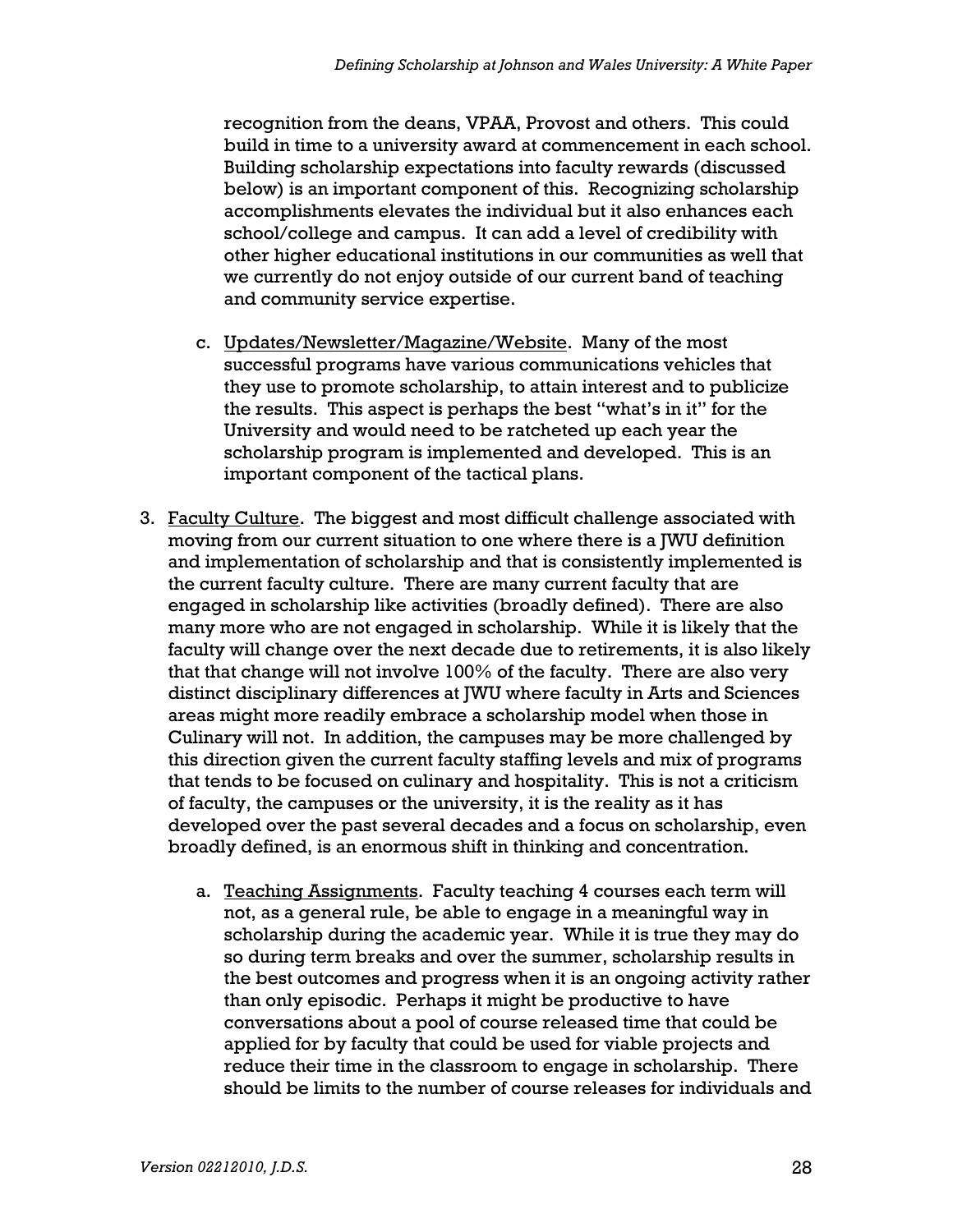a system of tracking project results would need to be put in place and enforced. Most research faculty teach 2 or 3 courses a semester (4 to 6 a year). A reasonable start would be to think about 1 or 2 releases a year for the most scholarship-engaged faculty and then perhaps 1 each term on a standing basis by 2020. This is a very costly issue that will produce significant anxiety from administration and faculty.

- b. Scholarship Expectations. While teaching assignments (e.g., loads) are a significant issue, equally so is the issue of when and how to set scholarship expectations for results. Many of the research institutions have a publish or perish model. This would not work at JWU in my view. We should rightly have a clear expectation for productivity but the products could come in many different forms than publications. This is a key discussion and goals should be set that are reasonable, incremental and increasing over time. In the beginning these should be much more flexible and less demanding than they perhaps will be in 2020. We should not create a system of publish or perish as that would be inconsistent with our values. To make this real for the university and faculty, scholarship has to be part of the expectation for the promotion system.
- c. Faculty Research Groups. Another important faculty culture consideration is the support of and creation of faculty groups that support scholarship. There is currently such a support and discussion group in the School of Arts and Sciences at Providence. These should, and especially of the initial years of this effort if it moves forward, be encouraged and recognized as important. Faculty need to build their own collegiums around scholarship and a key activity around that is discussion and back and forth consideration. This may also be done in more direct ways by administration through asking each dean for form a group for their school, college or campus and to report annually on activities of the groups. These should also be attended from time to time by the chief academic officers, deans and Provost. Eventually a University Scholarship Council could be formed to create an overarching group of faculty that advises administration and supports scholarship for faculty as well as works with the scholarship staff that should exist at that time.
- d. Campus Differences. There are very significant campus differences with respect to size and depth of faculty. Providence is clearly and overwhelmingly the largest faculty and the existence of the graduate and education faculties suggests that the focus on scholarship in some ways easier and appropriate. The focus on